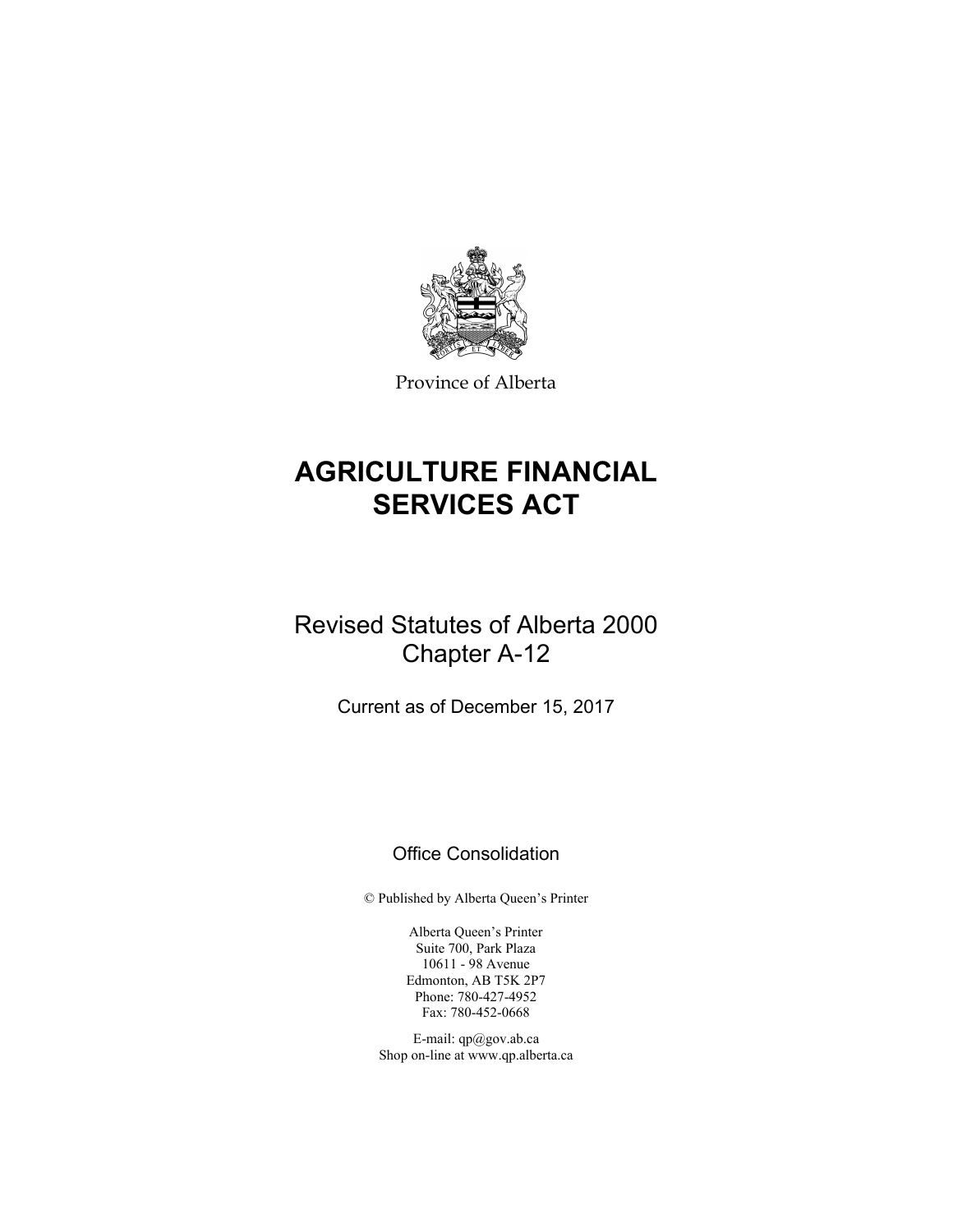# **Copyright and Permission Statement**

Alberta Queen's Printer holds copyright on behalf of the Government of Alberta in right of Her Majesty the Queen for all Government of Alberta legislation. Alberta Queen's Printer permits any person to reproduce Alberta's statutes and regulations without seeking permission and without charge, provided due diligence is exercised to ensure the accuracy of the materials produced, and Crown copyright is acknowledged in the following format:

© Alberta Queen's Printer, 20\_\_.\*

\*The year of first publication of the legal materials is to be completed.

#### **Note**

All persons making use of this consolidation are reminded that it has no legislative sanction, that amendments have been embodied for convenience of reference only. The official Statutes and Regulations should be consulted for all purposes of interpreting and applying the law.

# **Regulations**

The following is a list of the regulations made under the *Agriculture Financial Services Act* that are filed as Alberta Regulations under the Regulations Act.

|                                                             | Alta. Reg. | <i>Amendments</i>   |
|-------------------------------------------------------------|------------|---------------------|
| <b>Agriculture Financial Services Act</b>                   |            |                     |
| Agriculture Financial Services 99/2002  217/2002, 219/2002, |            |                     |
|                                                             |            | 109/2003, 320/2003, |
|                                                             |            | 355/2003. 64/2004.  |
|                                                             |            | 108/2004. 165/2004. |
|                                                             |            | 80/2005, 225/2005.  |
|                                                             |            | 35/2007, 68/2008.   |
|                                                             |            | 65/2009. 139/2011.  |
|                                                             |            | 25/2014. 188/2014   |
|                                                             |            |                     |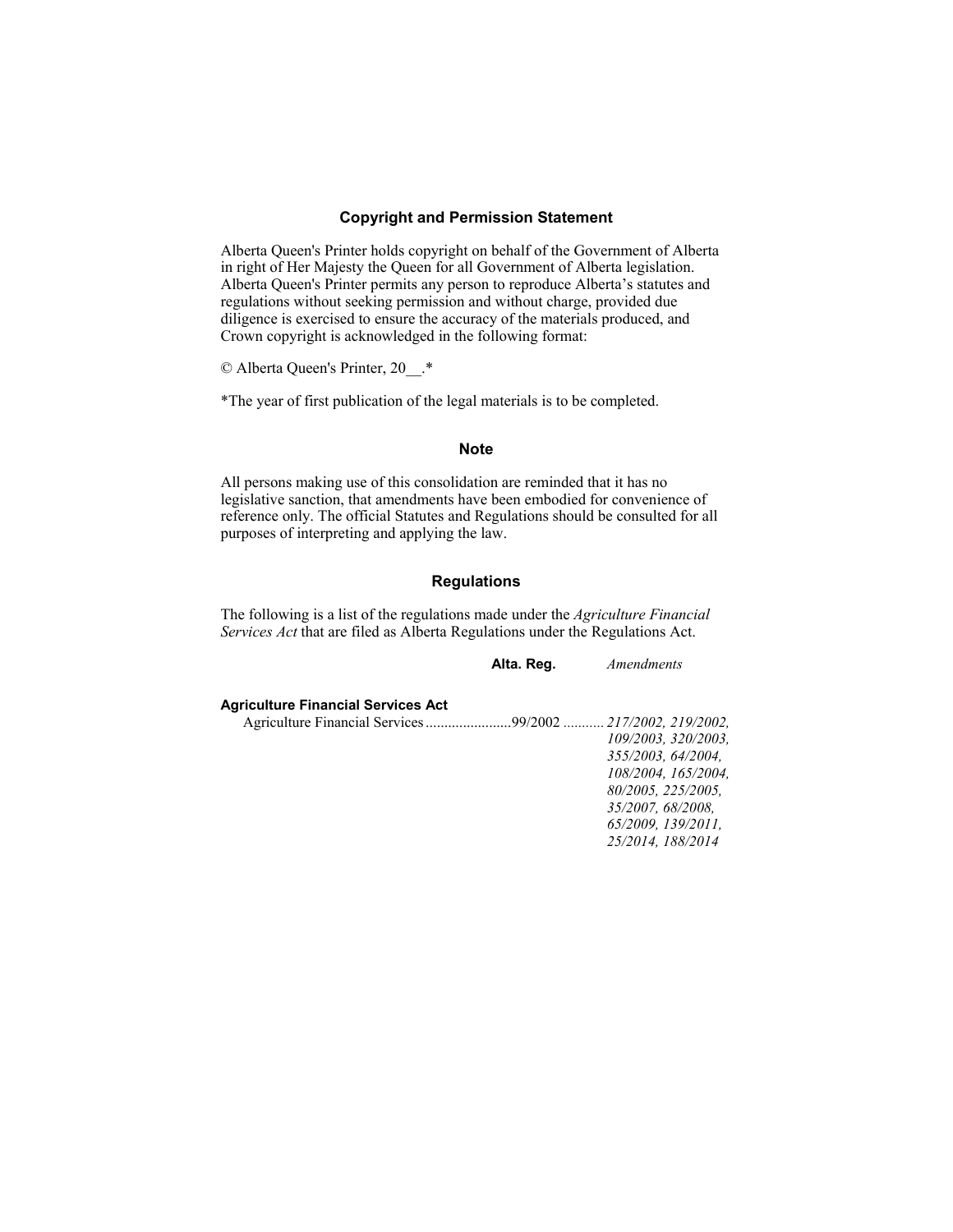# **AGRICULTURE FINANCIAL SERVICES ACT**

Chapter A-12

*Table of Contents* 

Definitions

# **Part 1 Administration of the Corporation**

# **Division 1 The Agriculture Financial Services Corporation**

- Establishment of Corporation
- Head office
- Agent of the Crown
- Meetings
- Bylaws and resolutions
- Staff
- Delegation of authority
- Corporate powers
- Appeal committees
- Fees, charges and commissions
- Set-off
- Protection from liability
- Audit
- Annual report
- Fiscal year
- Non-applicability of statutes
- Regulations

# **Division 2 Borrowing by and Advances to the Corporation**

- Borrowing
- Advances for general purposes, etc.
- Advances re agricultural product insurance
- Advances re revenue insurance
- Use of advances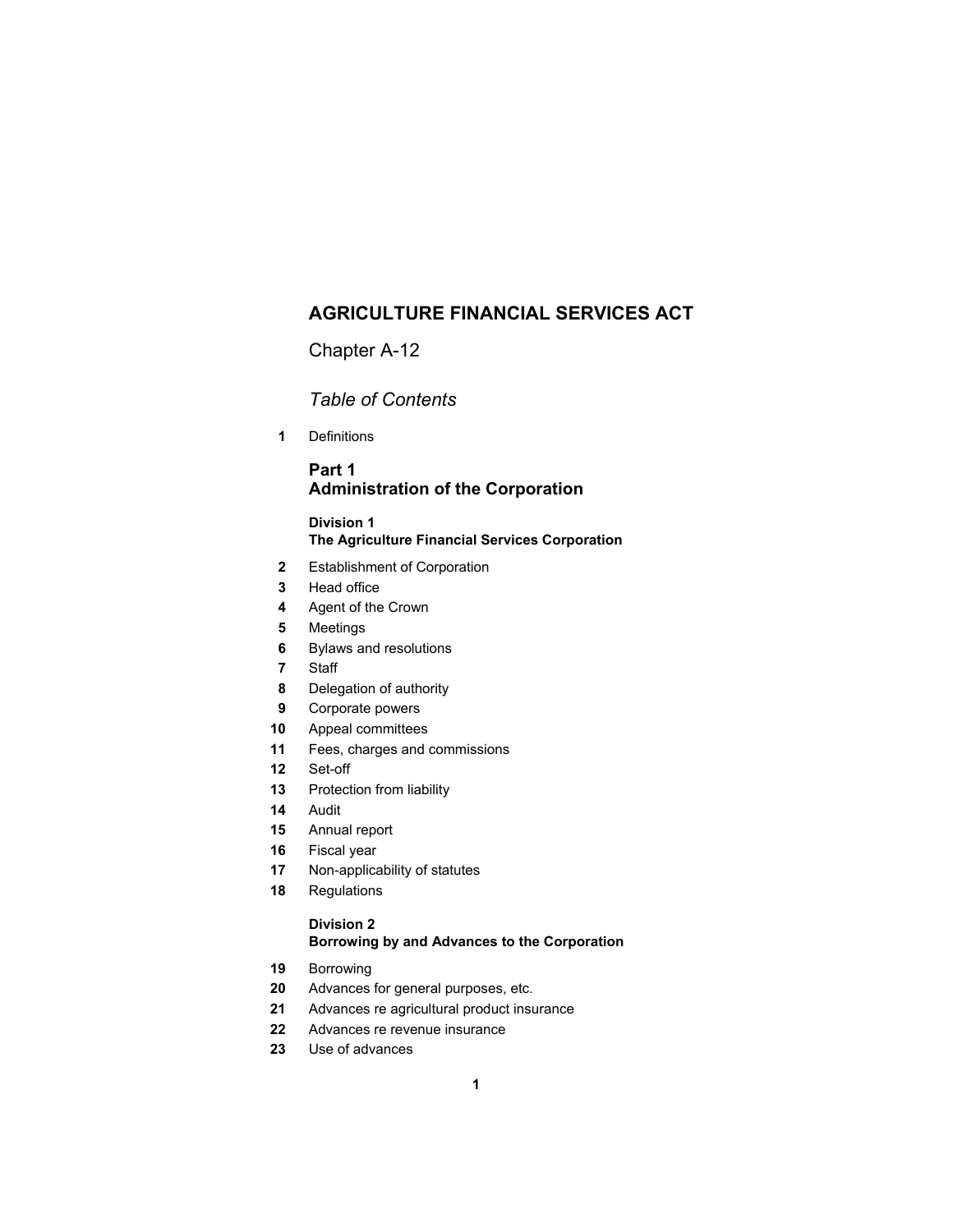Repayment

# **Part 2 Business of the Corporation**

# **Division 1 Lending and Financial Assistance**

- Agricultural development loans
- **25.1** Non-agricultural loans
- Repayment of loans
- Security for loans
- Guarantee of loans
- Maximum loan or guarantee
- Restrictions re land acquisitions
- Terms of agreement for sale
- Unqualified purchaser
- Acquisition of interest in Crown land
- Grants
- Supervision of operations
- Cancellation of sale
- Regulations

### **Division 2 Insurance and Compensation**

- Application for insurance
- Contract of insurance
- Payment of premium
- Contracts continuous
- Hail and crop insurance
- Termination re lack of participation
- Restriction to certain areas
- Corporation's lien
- Corporation's expenses
- Penalty for false information, etc.
- Limitation period re prosecution
- Surplus
- Cash discounts
- Damage by wildlife
- Other payments
- Reinsurance
- Action for recovering of premiums
- **55.1** Exemption from writ proceedings, etc.
	- Regulations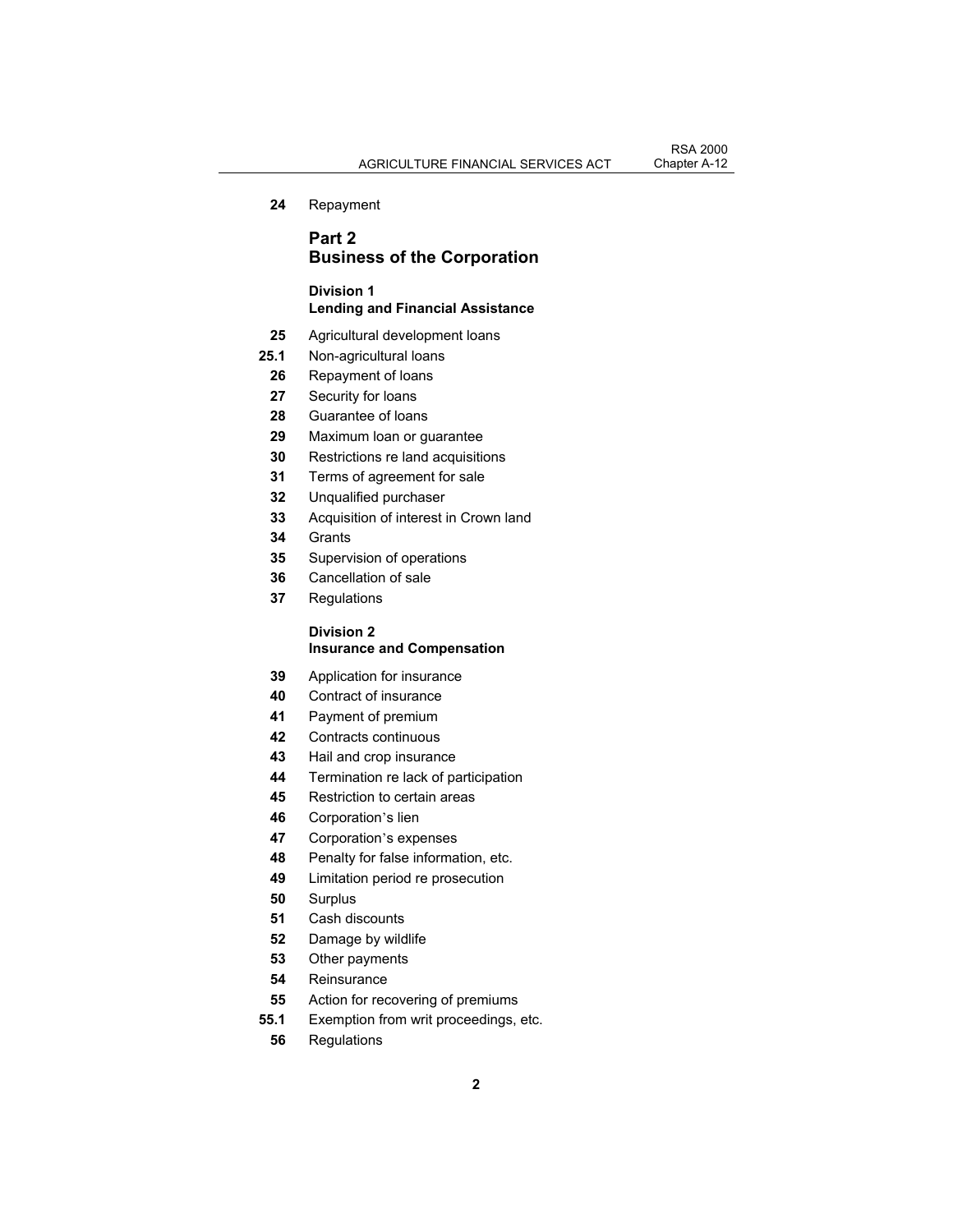#### **Division 3 Local Opportunity Bonds**

- **57** Definitions
- **58** Issuing of local opportunity bonds
- **59** Non-assurance of return
- **60** Application of Securities Act
- **61** Financial Administration Act re s81
- **62** Regulations

# **Part 3 Transitional**

- **63** Transfer of assets
- **64** Assumption of liabilities, etc.
- **65** Money owing, etc.
- **66** Actions
- **67** Reference to name

HER MAJESTY, by and with the advice and consent of the Legislative Assembly of Alberta, enacts as follows:

#### **Definitions**

**1** In this Act,

- (a) "agricultural industries" means industries having the qualifications prescribed by the regulations;
- (a.1) "agricultural product" means a crop or livestock;
	- (b) "associated businesses" means businesses carried on in conjunction with agricultural operations;
- (c) "Board" means the Board of Directors of the Corporation;
- (c.1) "commercial enterprise" means a sole proprietorship, partnership, cooperative or corporation having for its object the acquisition of gain;
	- (d) "Corporation" means the Agriculture Financial Services Corporation;
	- (e) "federal-provincial agreement" means an agreement entered into between the Government of Alberta and the Government of Canada or a province or territory of Canada;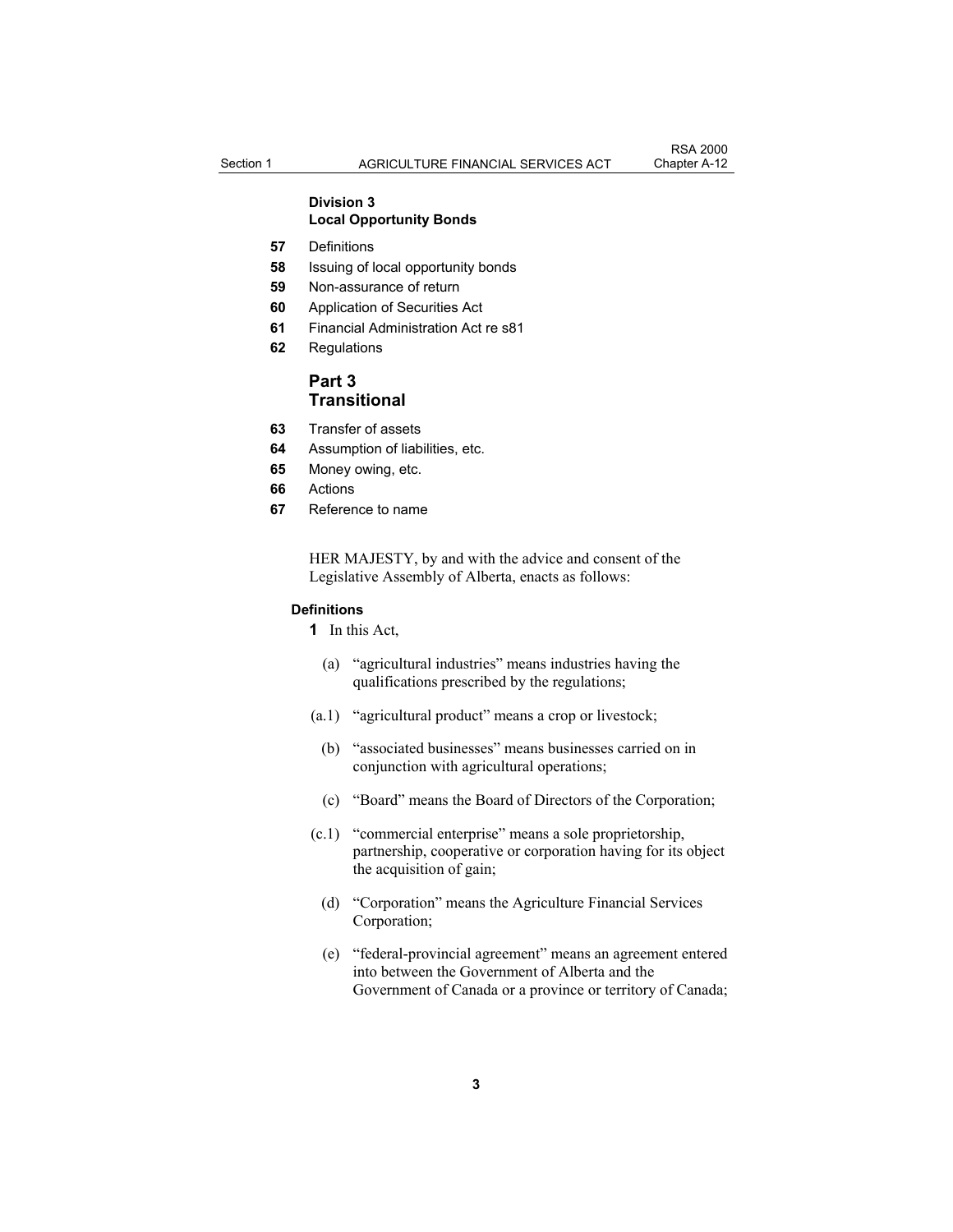- (f) "insurable agricultural product" means an agricultural product for which the Corporation provides insurance coverage;
- (g) "insurable person" means a person who
	- (i) has an insurable interest in an insurable agricultural product, or
	- (ii) is otherwise eligible to acquire insurance that is provided for under this Act;
- (h) "Minister" means the Minister determined under section 16 of the *Government Organization Act* as the Minister responsible for this Act;
- (i) "policy" means, with respect to the business of insurance, a policy of insurance issued under this Act to a person pursuant to a contract between the Corporation and that person under which the Corporation will provide insurance to that person;
- (j) "revenue insurance" means a revenue insurance program established by the Corporation under the regulations. RSA 2000 cA-12 s1;2002 c5 s2;2008 c27 s2; 2009 c7 s1

# **Part 1 Administration of the Corporation**

# **Division 1 The Agriculture Financial Services Corporation**

#### **Establishment of Corporation**

**2(1)** There is hereby established a corporation with the name "Agriculture Financial Services Corporation" that shall consist of the members of the Board.

**(2)** The affairs of the Corporation shall be conducted by a Board of Directors that shall consist of not fewer than 5 and not more than 12 members appointed by the Minister.

**(3)** The Minister shall designate one member of the Board as the chair.

**(4)** The members of the Board, other than officers or employees of the Crown or officers or employees of any agency of the Crown, shall be paid the remuneration for their services that is prescribed by the Lieutenant Governor in Council.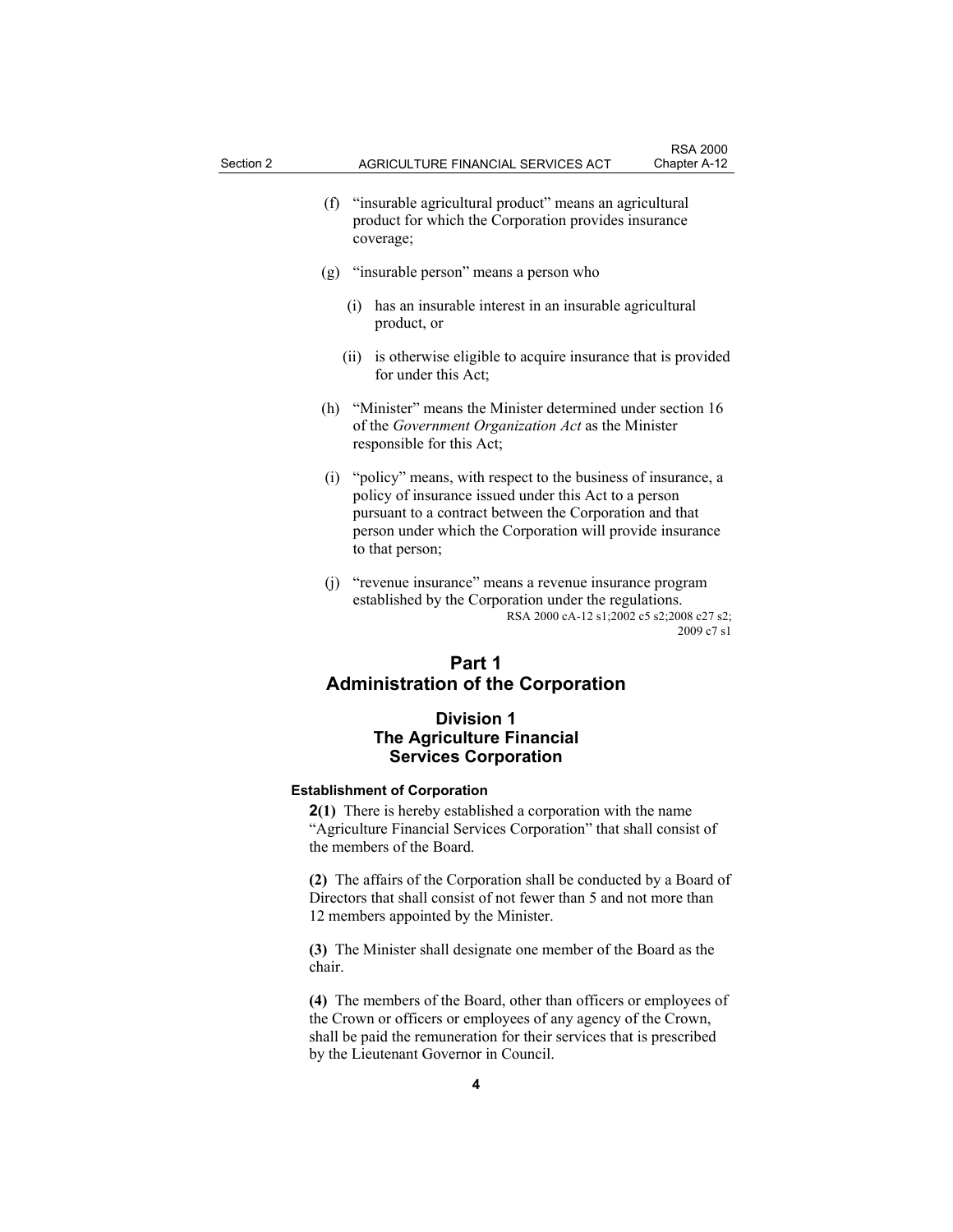**(5)** The Corporation may pay the members of the Board travelling and living expenses while away from their ordinary places of business in the course of their duties as members of the Board at the rate that may be determined by the Corporation.

RSA 2000 cA-12 s2;2002 c5 s3

#### **Head office**

**3** The head office of the Corporation shall be situated at a location within Alberta designated by the Lieutenant Governor in Council. 1993 cA-12.5 s3

#### **Agent of the Crown**

**4(1)** The Corporation is for the purposes of this Act an agent of the Crown in right of Alberta, and the powers of the Corporation provided for under this Act may be exercised by the Corporation only as an agent of the Crown.

**(2)** An action or other legal proceeding in respect of a right or obligation acquired or incurred by the Corporation on behalf of the Crown in right of Alberta, whether in the name of the Corporation or in the name of the Crown in right of Alberta, may be brought or taken by or against the Corporation in the name of the Corporation, in any court that would have jurisdiction if the Corporation were not an agent of the Crown.

1993 cA-12.5 s4

#### **Meetings**

**5(1)** The Board may conduct meetings of the Board for the purposes of carrying out the business and affairs of the Corporation.

**(2)** When the chair is absent from a meeting of the Board, the members that are present at that meeting may elect one of their number to preside at the meeting in the absence of the chair.

**(3)** Notwithstanding subsection (2), the chair may appoint a member of the Board to preside at a meeting of the Board in the absence of the chair.

**(4)** Three members of the Board or any other greater or lesser number of members of the Board that is prescribed by a bylaw of the Board constitutes a quorum at a meeting of the Board.

**(5)** The affirmative votes of a majority of the members present at any meeting of the Board at which a quorum is present are sufficient to pass a resolution or bylaw to bind all the members. 1993 cA-12.5 s5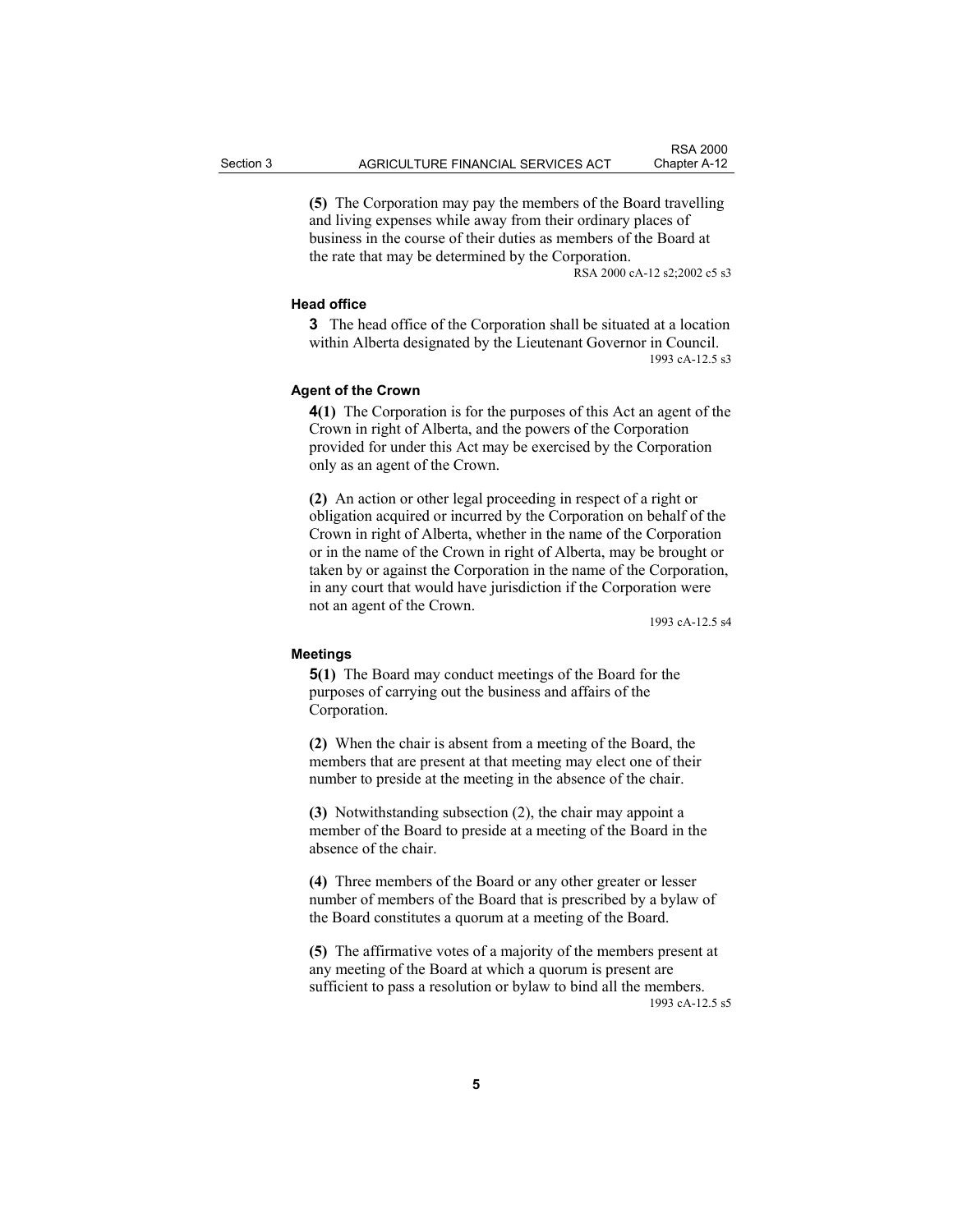#### **Bylaws and resolutions**

**6(1)** The Board may make bylaws with respect to the following:

- (a) the calling of meetings of the Board;
- (b) the conduct of business at meetings of the Board;
- (c) the duties and conduct of members of the Board;
- (d) the conduct of the business and affairs of the Corporation generally.

**(2)** At its meetings, the Board may exercise any of its powers by resolution except where some other mode of exercising a power is prescribed in this Act.

**(3)** The *Regulations Act* does not apply to a bylaw or resolution of the Board.

1993 cA-12.5 s6

# **Staff**

**7** The Corporation

- (a) may appoint any employees it considers necessary;
- (b) shall fix the salaries or remuneration of its employees and define their duties;
- (c) shall prescribe the conditions of employment of its employees;
- (d) may provide for pensions and other employment benefits;
- (e) may provide financial or other assistance to its employees for the purposes of relocation, training, education and staff development;
- (f) may prescribe a code of conduct and ethics to be complied with by its employees;
- (g) may obtain the services of agents or persons having technical or professional knowledge required by the Corporation in connection with its business and affairs. 1993 cA-12.5 s7

#### **Delegation of authority**

**8(1)** The Board may authorize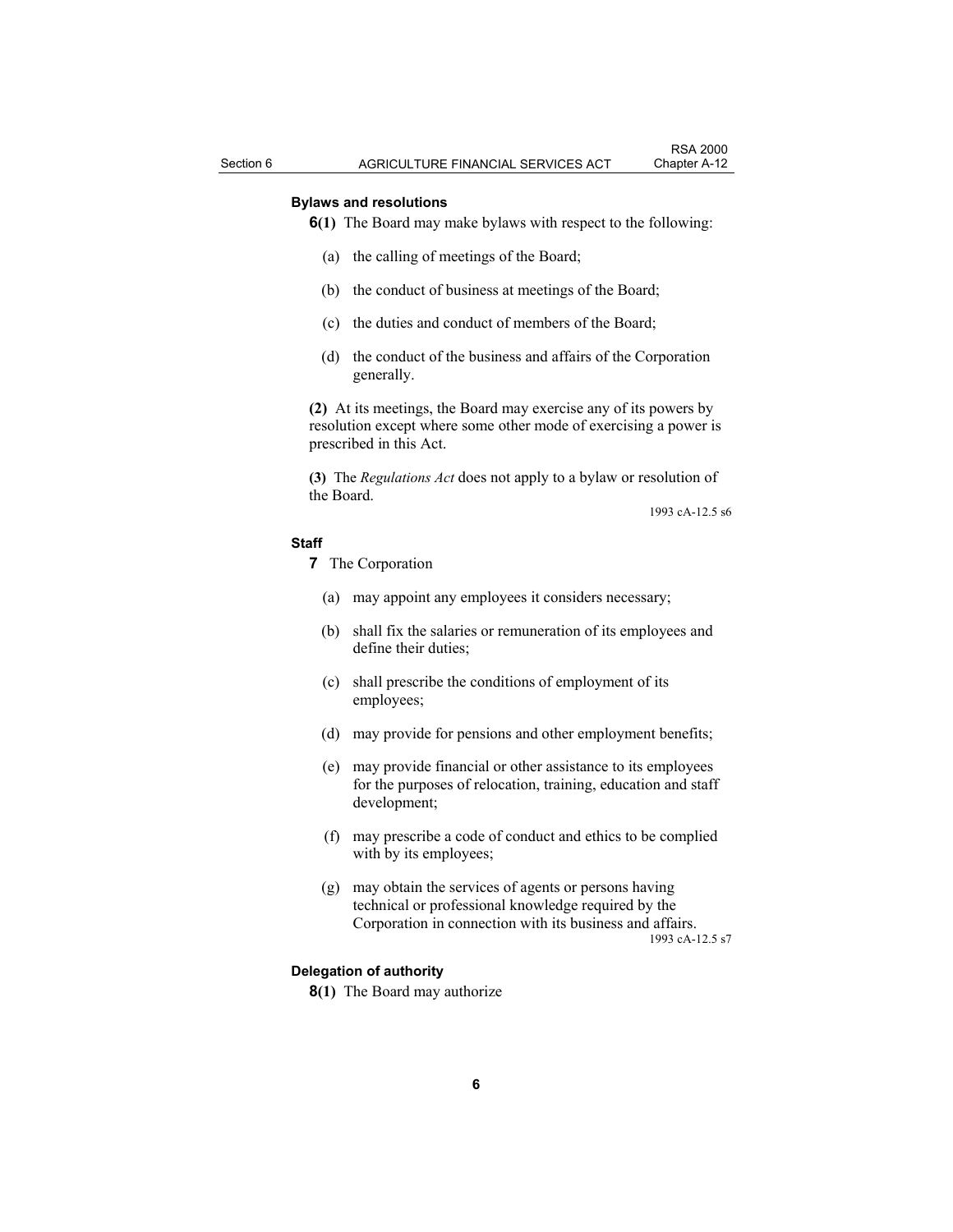- 
- (a) a committee of one or more of its members to do any act or thing required or permitted to be done by the Board under this Act, or
- (b) any officer, employee or agent of the Corporation to do any act or thing on behalf of the Corporation that is not specifically reserved by this Act or the regulations to be done by the Board or a committee of one or more of the Board's members.
- **(2)** An authorization given under subsection (1) may be
	- (a) general or applicable to a particular case, and
	- (b) conditional or unconditional.

**(3)** Notwithstanding that the Board has authorized a committee of the Board or an officer, employee or agent of the Corporation to do an act or thing, the Board may do that act or thing.

1993 cA-12.5 s9

#### **Corporate powers**

**9(1)** For the purposes of lending funds, providing financial assistance, providing insurance, issuing local opportunity bonds and otherwise carrying on the business of the Corporation under this Act, including any functions that are incidental or ancillary to the carrying out of those purposes, the Corporation has the capacity and, subject to this Act, the rights, powers and privileges of a natural person.

**(2)** In addition to any capacity or any right, power or privilege of the Corporation under subsection (1), the Corporation may

- (a) market and provide its expertise and skills, or
- (b) provide any service related to the business of the Corporation

to any government or person, whether or not that government or person is located within Alberta.

**(3)** With respect to any right, power or privilege exercisable by the Corporation, the Minister may by regulation

- (a) prohibit the use of the right, power or privilege;
- (b) restrict the use of the right, power or privilege;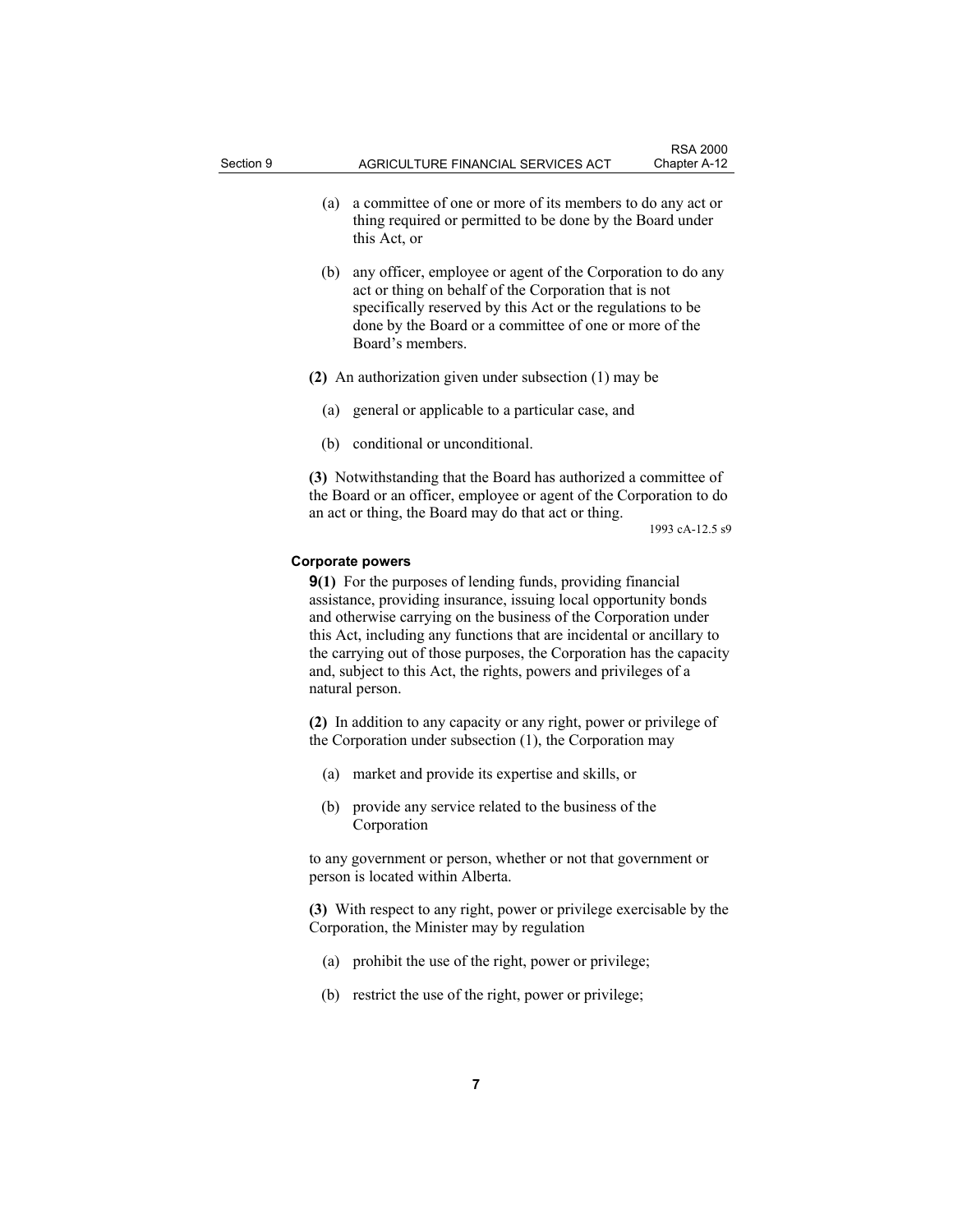(c) provide that the right, power or privilege be exercised subject to any terms or conditions prescribed in the regulations.

RSA 2000 cA-12 s9;2002 c5 s4

#### **Appeal committees**

**10(1)** The Board may establish one or more appeal committees to hear appeals in respect of matters that are provided for in the regulations.

**(2)** An appeal committee shall consist of one or more members of the Board and one or more other persons who are neither members of the Board nor employees of the Corporation.

**(3)** A majority of the members of an appeal committee must be persons who are not members of the Board.

**(4)** The members of an appeal committee, other than persons who are also members of the Board, shall be paid remuneration for their services at rates prescribed by the Minister.

**(5)** The Corporation may pay the members of an appeal committee travelling and living expenses while away from their ordinary places of business in the course of their duties as members of the appeal committee at the rate determined by the Corporation.

**(6)** In the hearing of appeals, an appeal committee is bound by policy determined by the Board that relates to the matter under appeal, and where the Board considers that the appeal committee has not properly applied that policy or the provisions of this Act and the regulations that are applicable to the matter under appeal, the Board may in writing direct the appeal committee to rehear the matter and to give fair and reasonable consideration to that policy or those provisions, and the appeal committee shall comply with the direction.

**(7)** The Board may stay the decision of the appeal committee pending a rehearing of the subject-matter of the decision under subsection  $(6)$ .

**(8)** Subject to subsection (6), the decision of an appeal committee is final and binding on the appellant and the Corporation.

1996 c3 s3

#### **Fees, charges and commissions**

**11** Subject to the approval of the Minister, the Corporation may

 (a) set and collect fees or charges with respect to the provision of any service or material, the performance of any function or the doing of any thing by the Corporation, and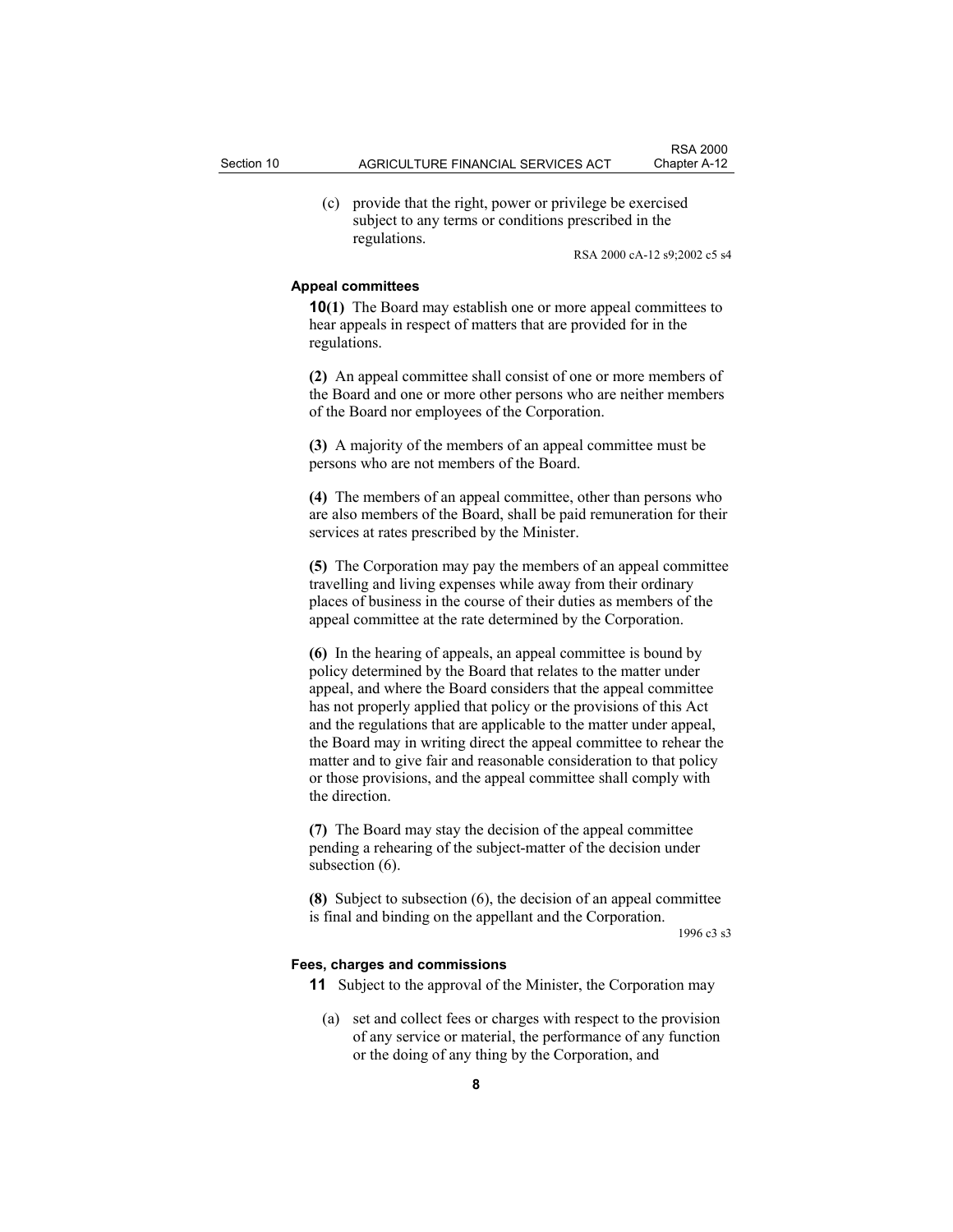(b) with respect to local opportunity bonds, set or otherwise determine or govern the commissions and fees that may be charged by a person with respect to the provision of any service or material, the performance of any function or the doing of any thing under this Act by that person on behalf of the Corporation.

1993 cA-12.5 s11

#### **Set-off**

**12(1)** In this section,

- (a) "debt" includes any debt arising out of a loan that is secured by a mortgage on land that is given by an individual or an agreement for sale of land to an individual;
- (b) "funds" includes any proceeds arising out of an insurance program or plan or a compensation program or plan operated or administered by the Corporation.

**(2)** Notwithstanding any other Act, the Corporation may set off any funds owing by it to any person against any debt owing to the Corporation by that person.

**(3)** Nothing in this section is to be construed so as to restrict any other right of set-off that the Corporation may have at law.

1999 c1 s3

# **Protection from liability**

**13** The members of the Board and the employees of the Corporation and persons acting under the instructions of any of them or under the authority of this Act or the regulations are not personally liable for any loss or damage suffered by any person by reason of anything in good faith done or omitted to be done in the exercise or purported exercise of any powers conferred by this Act or the regulations.

1993 cA-12.5 s12

#### **Audit**

**14** The Auditor General is the auditor of the Corporation.

1993 cA-12.5 s13

#### **Annual report**

**15(1)** The Corporation shall annually, after the end of its fiscal year, prepare and submit to the Minister a general report summarizing its transactions and affairs during its last fiscal year and showing its revenues and the application of its expenditures during that period, together with an audited balance sheet of its accounts and financial transactions during that period and any other information the Lieutenant Governor in Council may require.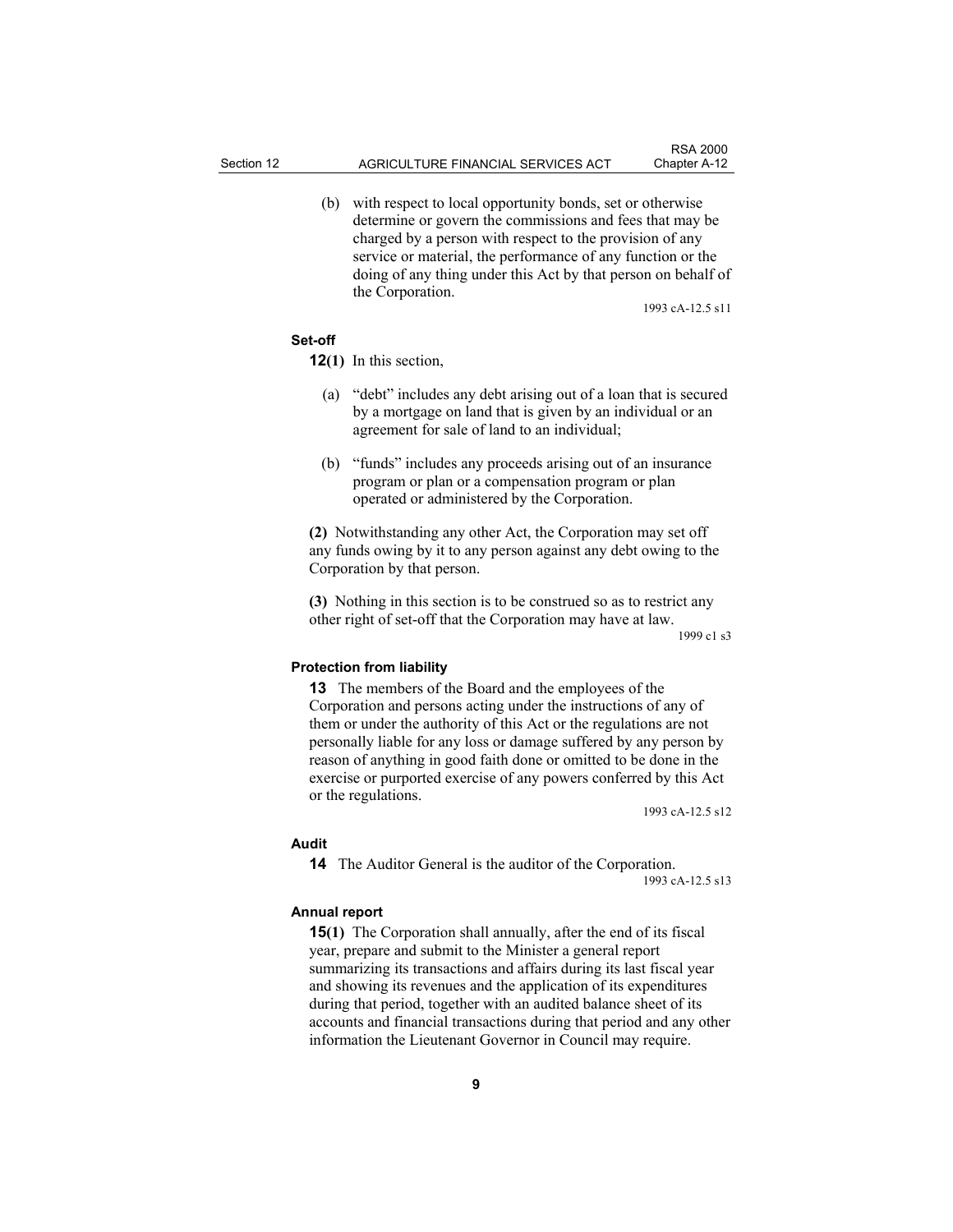**(2)** When the report is received, the Minister shall lay a copy of it before the Legislative Assembly if it is sitting and if it is not, within 15 days after the commencement of the next session. 1993 cA-12.5 s14

#### **Fiscal year**

**16** The fiscal year of the Corporation is April 1 to the following March 31.

1993 cA-12.5 s15;1996 c3 s4

#### **Non-applicability of statutes**

**17** The following Acts do not apply to the Corporation or with respect to any business of the Corporation carried on under this Act:

- (a) the *Consumer Protection Act*;
- (b) the *Financial Consumers Act*;
- (b.1) the *Insurance Act*;
	- (c) the *Real Estate Act*. RSA 2000 cA-12 s17;2002 c5 s5;2017 c18 s1(24)

#### **Regulations**

**18** The Lieutenant Governor in Council may make regulations

- (a) governing, subject to Division 2, the borrowing or otherwise raising of money by the Corporation;
- (b) empowering the Corporation to act as a trustee for persons who lend money, or establish funds to provide money, to persons engaged in an undertaking or enterprise to which the Corporation might otherwise provide a financial service under this Act;
- (c) governing the power given to the Corporation under clause (b) and the exercise of that power;
- (d) prescribing the remuneration payable to members of the Corporation;
- (e) governing the matters in respect of which appeal committees established under section 10 may hear appeals;
- (f) governing the practice and procedure before appeal committees;
- (g) governing the powers and duties of appeal committees in dealing with matters appealed to them;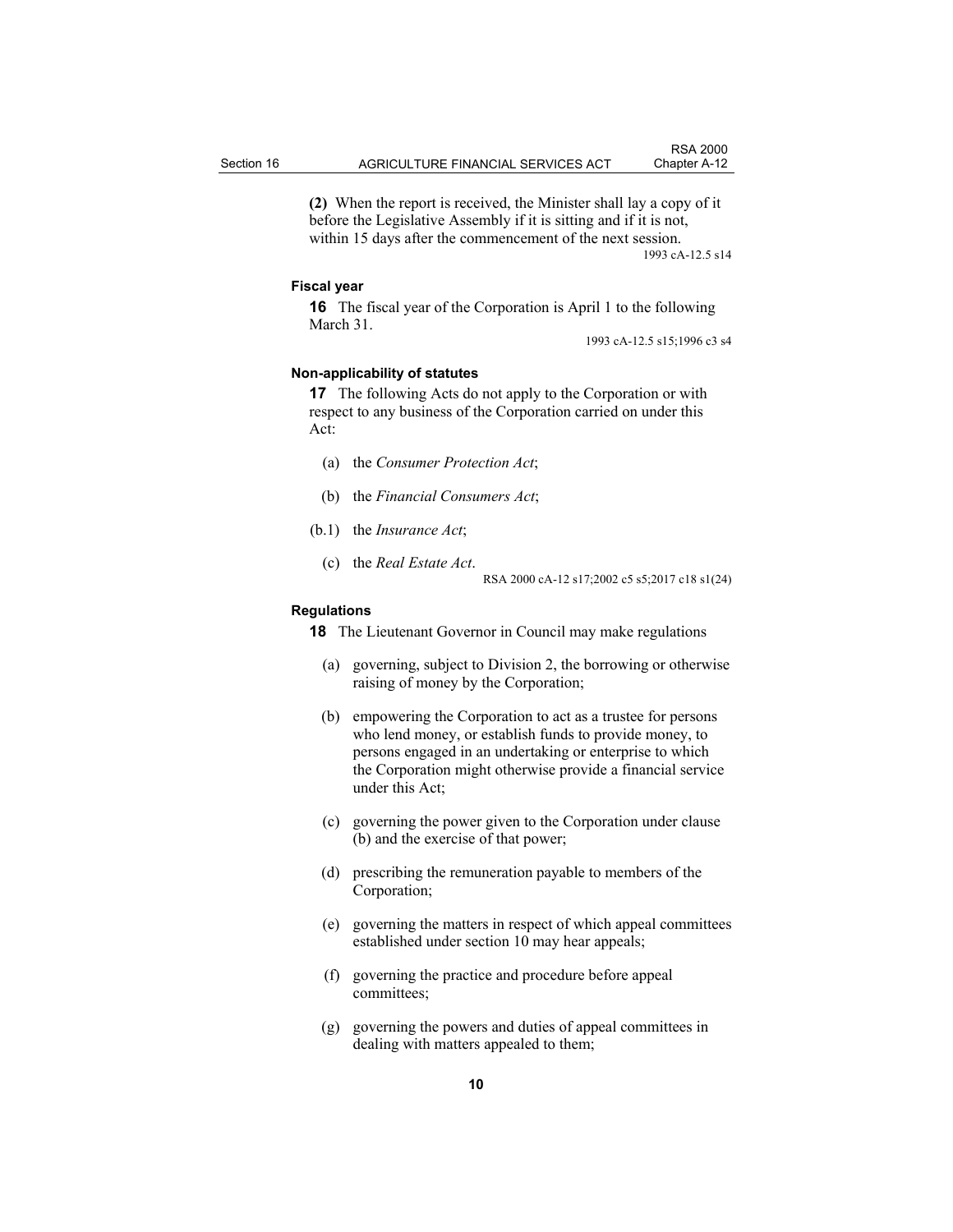(h) generally, for carrying out the purposes and intent of this Act.

1993 cA-12.5 s17;1996 c3 s5;1999 c1 s4

# **Division 2 Borrowing by and Advances to the Corporation**

#### **Borrowing**

**19** The Corporation may, with the prior approval of the Lieutenant Governor in Council, borrow or otherwise raise money to achieve the purposes of this Act.

1993 cA-12.5 s18

# **Advances for general purposes, etc.**

**20** For the purposes of enabling the Corporation

- (a) to meet its obligations with respect to the business of lending funds and providing financial assistance under Part 2, Division 1,
- (b) to meet its obligations with respect to the business of providing insurance under Part 2, Division 2, other than agricultural product insurance or revenue insurance covered by advances to the Corporation pursuant to section 21 or 22,
- (c) to meet its obligations with respect to the provision of compensation programs or plans under Part 2, Division 2, and
- (d) to meet its obligations with respect to the issuing of local opportunity bonds under Part 2, Division 3,

the Lieutenant Governor in Council may, on any terms and conditions that the Lieutenant Governor in Council may prescribe, authorize the President of Treasury Board and Minister of Finance to advance to the Corporation from the General Revenue Fund money required by the Corporation for those purposes. RSA 2000 cA-12 s20;2006 c23 s2;2008 c27 s3;2013 c10 s32

#### **Advances re agricultural product insurance**

**21(1)** For the purposes of enabling the Corporation to meet its obligations with respect to the business of agricultural product insurance, the President of Treasury Board and Minister of Finance, on the requisition of the Minister, may from time to time advance to the Corporation from the General Revenue Fund,

 (a) in the case of premiums and expenses, an amount that is equal to all or part of the amount or estimated amount that a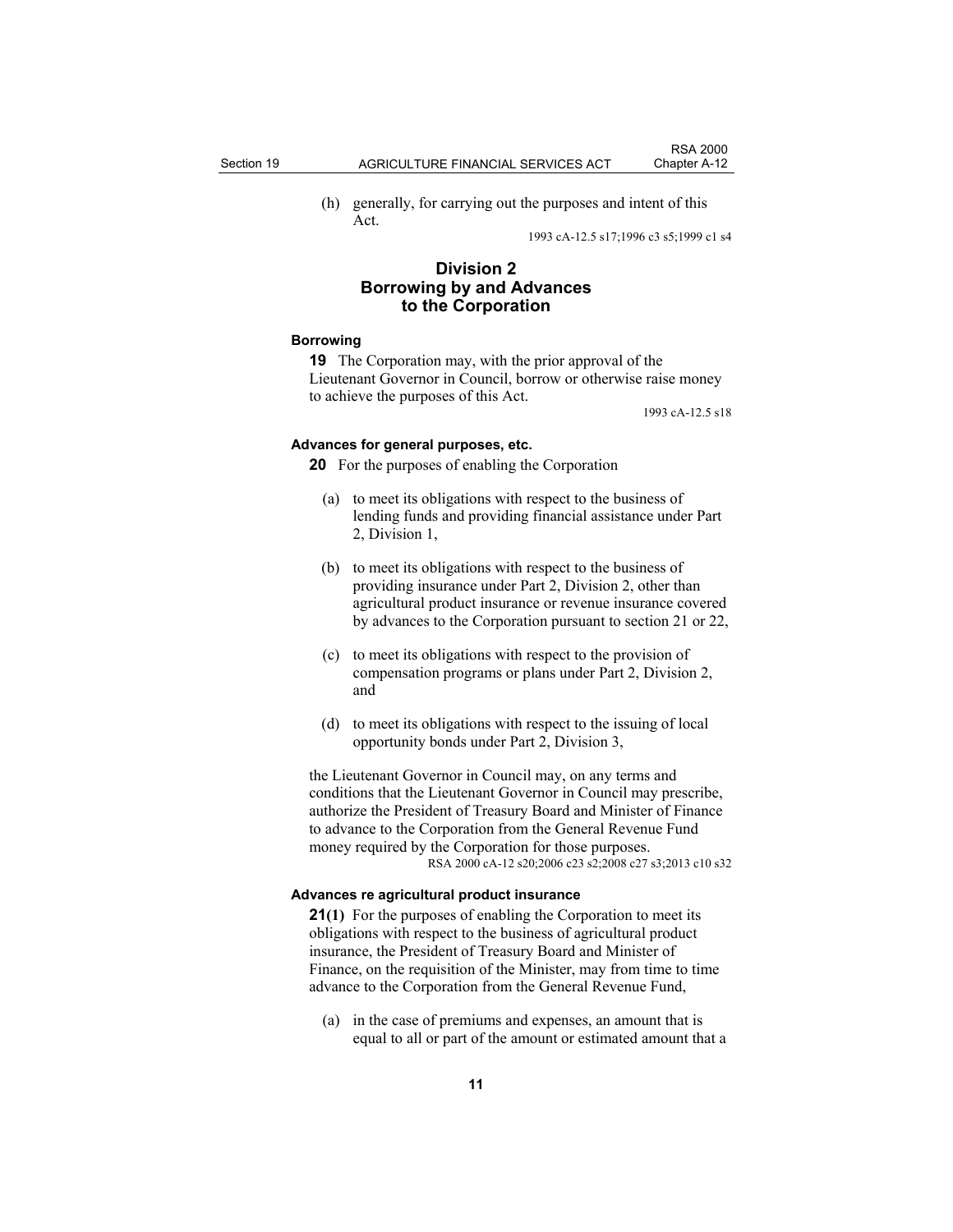government or another person, other than the Corporation, is or will be liable to pay to the Government of Alberta pursuant to a federal-provincial agreement or other agreement entered into in respect of agricultural product insurance, and

 (b) in the case of indemnities, an amount that is equal to all or part of the amount or estimated amount that will be required from the Government of Alberta or another government or person, other than the Corporation, pursuant to a federal-provincial agreement or other agreement entered into in respect of agricultural product insurance.

**(2)** Notwithstanding subsection (1),

- (a) the aggregate outstanding amount advanced under subsection  $(1)(a)$  must not at any one time exceed \$100 000 000, and
- (b) the aggregate outstanding amount advanced under subsection  $(1)(b)$  must not at any one time exceed \$200 000 000.

**(3)** The Lieutenant Governor in Council may, on any terms and conditions that the Lieutenant Governor in Council may prescribe, authorize the President of Treasury Board and Minister of Finance to advance to the Corporation from the General Revenue Fund money required by the Corporation to enable the Corporation to meet its obligations with respect to the business of agricultural product insurance where,

- (a) in the case of money required in respect of premiums, the aggregate outstanding amount of the advances made under subsection  $(1)(a)$  has, at any one time, reached \$100 000 000, and
- (b) in the case of money required in respect of indemnities, the aggregate outstanding amount of the advances made under subsection (1)(b) has, at any one time, reached \$200 000 000.

RSA 2000 cA-12 s21;2006 c23 s2;2008 c27 s4;2013 c10 s32

#### **Advances re revenue insurance**

**22(1)** For the purposes of enabling the Corporation to meet its obligations with respect to the business of revenue insurance, the President of Treasury Board and Minister of Finance, on the requisition of the Minister, may from time to time advance to the Corporation from the General Revenue Fund,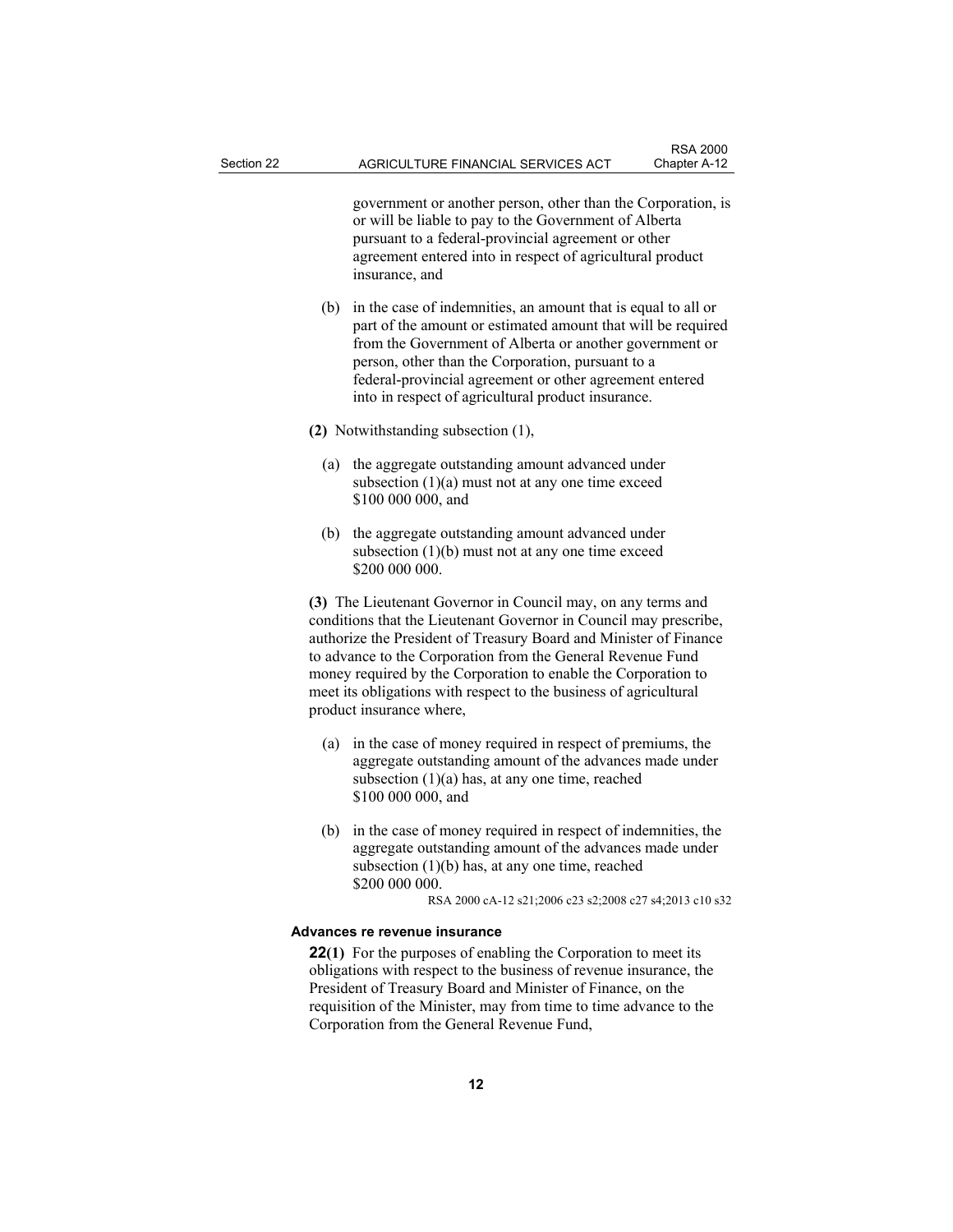- (a) in the case of premiums and expenses, an amount that is equal to all or part of the amount or estimated amount that a government or another person, other than the Corporation, is or will be liable to pay to the Government of Alberta pursuant to a federal-provincial agreement or other agreement entered into in respect of revenue insurance, and
- (b) in the case of indemnities, an amount that is equal to all or part of the amount or estimated amount that will be required from the Government of Alberta or another government or person, other than the Corporation, pursuant to a federal-provincial agreement or other agreement entered into in respect of revenue insurance.
- **(2)** Notwithstanding subsection (1),
	- (a) the aggregate outstanding amount advanced under subsection  $(1)(a)$  must not at any one time exceed \$200 000 000, and
	- (b) the aggregate outstanding amount advanced under subsection  $(1)(b)$  must not at any one time exceed \$300 000 000.

**(3)** The Lieutenant Governor in Council may, on any terms and conditions that the Lieutenant Governor in Council may prescribe, authorize the President of Treasury Board and Minister of Finance to advance to the Corporation from the General Revenue Fund money required by the Corporation to enable the Corporation to meet its obligations with respect to the business of revenue insurance where,

- (a) in the case of money required in respect of premiums, the aggregate outstanding amount of the advances made under subsection  $(1)(a)$  has, at any one time, reached \$200 000 000, and
- (b) in the case of money required in respect of indemnities, the aggregate outstanding amount of the advances made under subsection (1)(b) has, at any one time, reached \$300 000 000.

RSA 2000 cA-12 s22;2006 c23 s2;2013 c10 s32

# **Use of advances**

**23** Money advanced to the Corporation

 (a) under section 21 shall not, unless contributions are made pursuant to a federal-provincial agreement or other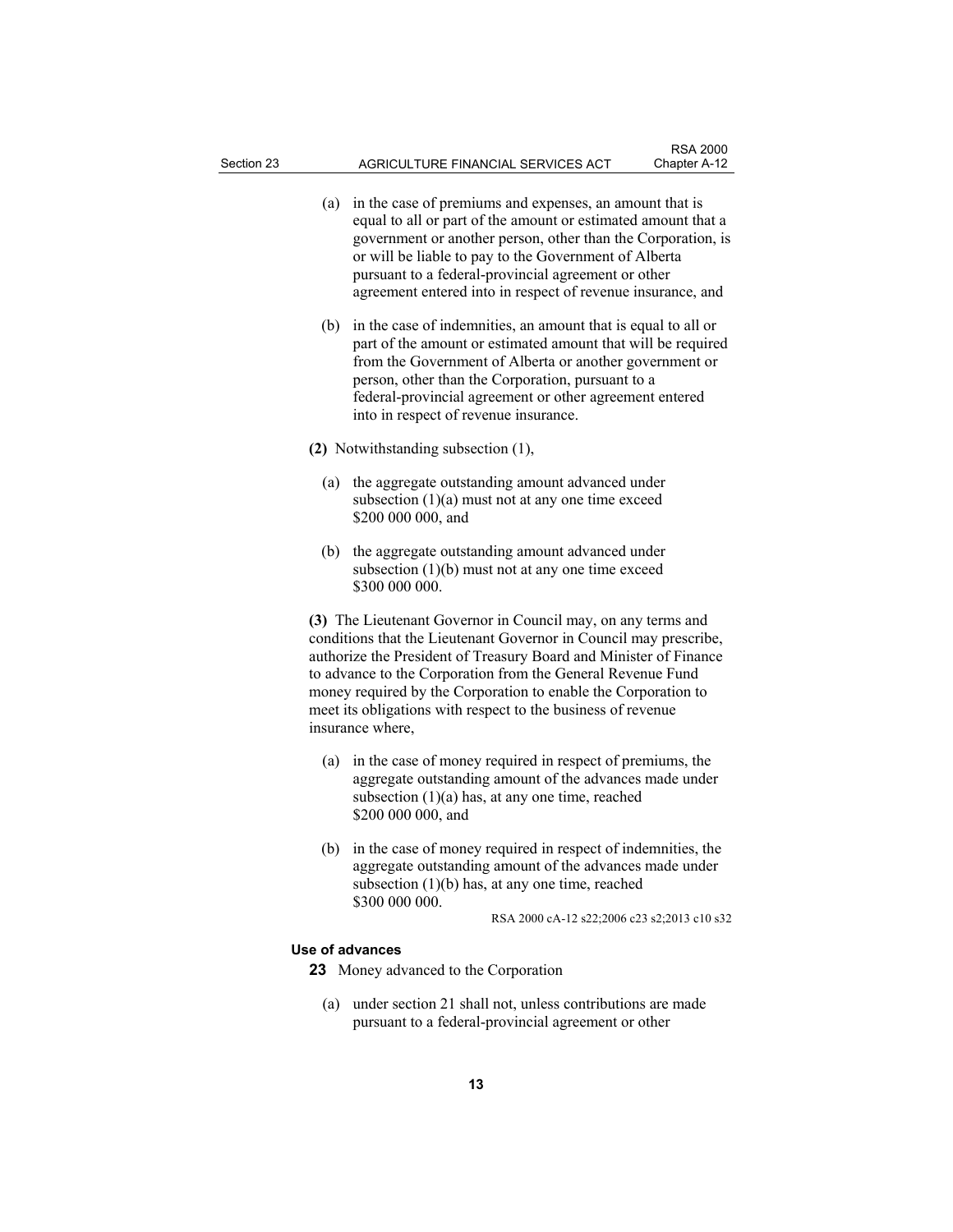agreement entered into in respect of agricultural product insurance, or

 (b) under section 22 shall not, unless contributions are made pursuant to a federal-provincial agreement or other agreement entered into in respect of revenue insurance,

be used by the Corporation as contributions by the Government of Alberta or another government or person to the Corporation in respect of premiums payable under contracts of insurance entered into by the Corporation.

RSA 2000 cA-12 s23;2008 c27 s5

#### **Repayment**

**24** The total amounts advanced to the Corporation by the Government of Alberta under sections 20, 21 and 22 must be

- (a) repaid to the President of Treasury Board and Minister of Finance on the terms and conditions, and
- (b) secured by any evidence of indebtedness,

that may be agreed on by the President of Treasury Board and Minister of Finance and the Corporation. RSA 2000 cA-12 s24;2006 c23 s2;2013 c10 s32

# **Part 2 Business of the Corporation**

# **Division 1 Lending and Financial Assistance**

#### **Agricultural development loans**

**25** The Corporation may make loans to primary producers of agricultural products, owners of associated businesses and persons engaged in agricultural industries for any of the following purposes:

- (a) purchasing land;
- (b) consolidating outstanding liabilities;
- (c) constructing, altering, repairing or extending buildings on land
	- (i) owned or being purchased by the borrower, or
	- (ii) in which the borrower has a leasehold or other estate or interest;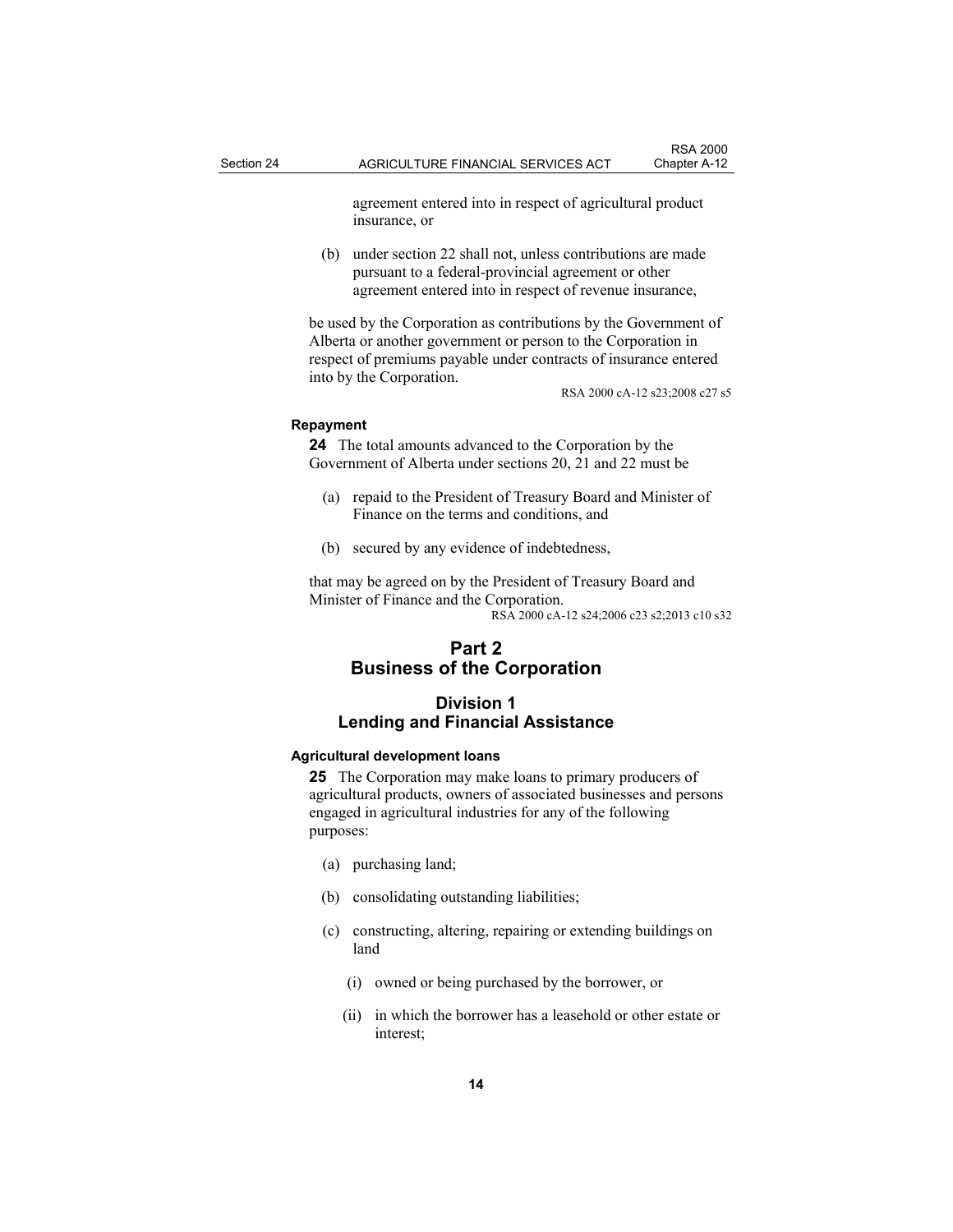- (d) making permanent improvements designed to increase the productive value of land
	- (i) that is owned or being purchased by the borrower, or
	- (ii) in which the borrower has a leasehold or other estate or interest;
- (e) purchasing agricultural implements or farm machinery;
- (f) purchasing livestock, including diversified livestock animals within the meaning of the *Livestock Industry Diversification Act*;
- (g) maintaining adequate operating capital;
- (h) establishing, developing or maintaining agricultural industries;
- (i) any purpose approved by the Corporation related to the establishment or maintenance of a farm unit or an agricultural business.

#### **Non-agricultural loans**

**25.1** The Corporation may make loans to persons to promote the development of resources and economic growth and diversification including, without restricting the generality of the foregoing, the encouragement and promotion of the following:

- (a) commercial enterprises offering a high degree of job opportunity in relation to capital investment;
- (b) commercial enterprises owned and operated by Canadian citizens;
- (c) the development of small businesses;
- (d) programs and projects which create increased economic opportunities for residents of smaller population centres, particularly where there is extensive community involvement;
- (e) research and development directed toward increased productivity and improved technology;
- (f) services and products to enhance their marketing and export potential;
- (g) projects and facilities that enhance the potential for tourism;

RSA 2000 cA-12 s25;2003 c26 s19;2011 c12 s33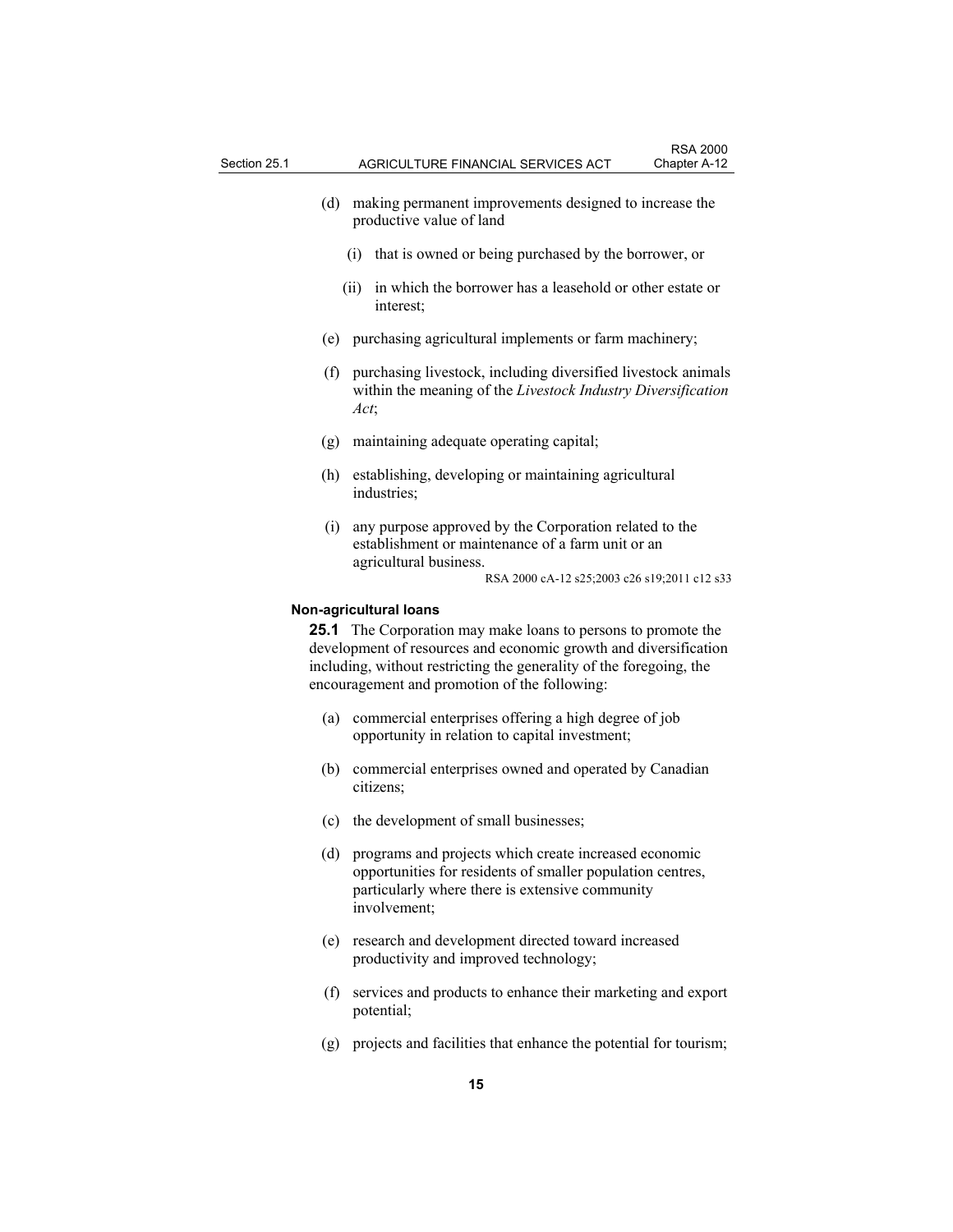- (h) employment and business experience for students through loans for the creation, expansion or operation of student business enterprises;
- (i) companies, associations and groups formed for the purposes of attracting industrial development and expansion within their communities;
- (j) industries involved in pollution control, including recycling of products.

2002 c5 s6;2009 c7 s1

#### **Repayment of loans**

**26(1)** Where the Corporation makes a loan, the Corporation must fix the repayment term for the loan.

**(2)** The repayment term for a loan must not exceed 40 years.

**(3)** Notwithstanding subsections (1) and (2), repayment of principal or any portion of the principal or payment of interest or any portion of the interest may be deferred in accordance with the regulations.

1993 cA-12.5 s25

# **Security for loans**

**27** The Corporation may take whatever security it requires to protect its investment.

1993 cA-12.5 s26

#### **Guarantee of loans**

- **28(1)** The Corporation may guarantee
	- (a) the principal amounts or any portion of the principal amounts,
	- (b) the interest or any portion of the interest accruing on the principal amounts, or
	- (c) the interest or any portion of the interest accruing on the interest,

of loans made to persons for any of the purposes set out in sections 25 and 25.1.

**(2)** The Government shall indemnify the Corporation against loss suffered by the Corporation by reason of its liability under the guarantees made under subsection (1).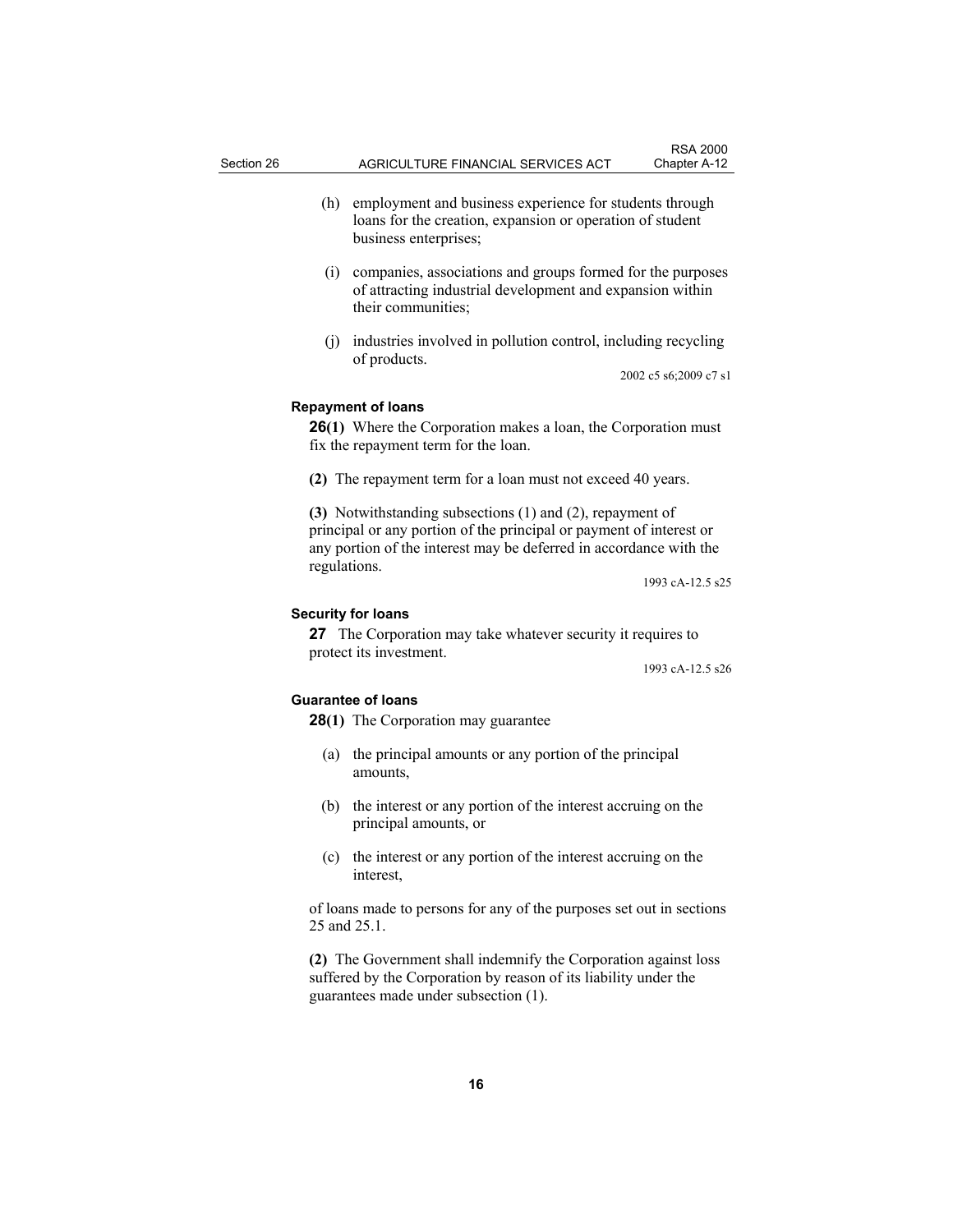**(3)** When the Corporation receives an amount as indemnification under subsection (2), the Government is subrogated to the rights of the Corporation to recover that amount from the borrower.

**(4)** For the purposes of giving a guarantee under this Act, "loan" includes any loan, mortgage, agreement for sale or other form of financial assistance provided by a lender as defined in the regulations to persons for any of the purposes set out in sections 25 and 25.1.

RSA 2000 cA-12 s28;2002 c5 s7

#### **Maximum loan or guarantee**

**29(1)** The Corporation must not

- (a) make a loan in which the Corporation advances from its own funds more than the amount prescribed by the regulations;
- (b) execute a guarantee where the Corporation's liability under the guarantee exceeds the amount prescribed by the regulations;
- (c) make a loan or execute a guarantee if the sum of
	- (i) the proposed advance of the Corporation's own funds or the amount of the Corporation's liability under the proposed guarantee, as the case may be,
	- (ii) the outstanding balance of all other loans of the Corporation's own funds to the same person, and
	- (iii) the amount of the Corporation's liability under any other guarantee of loans made to the same person

would exceed the amount prescribed by the regulations.

**(2)** Notwithstanding subsection (1), the Corporation may increase the amount of an existing loan or guarantee if

- (a) at the time of the increase the Corporation has already exceeded the allowable limit under subsection (1)(c),
- (b) the proposed increase does not exceed 10% of the sum calculated under subsection (1)(c), and
- (c) the increase is made only once in respect of any existing loan or guarantee.

**(3)** Where a loan or guarantee to which this section applies has been made or executed, the Corporation may,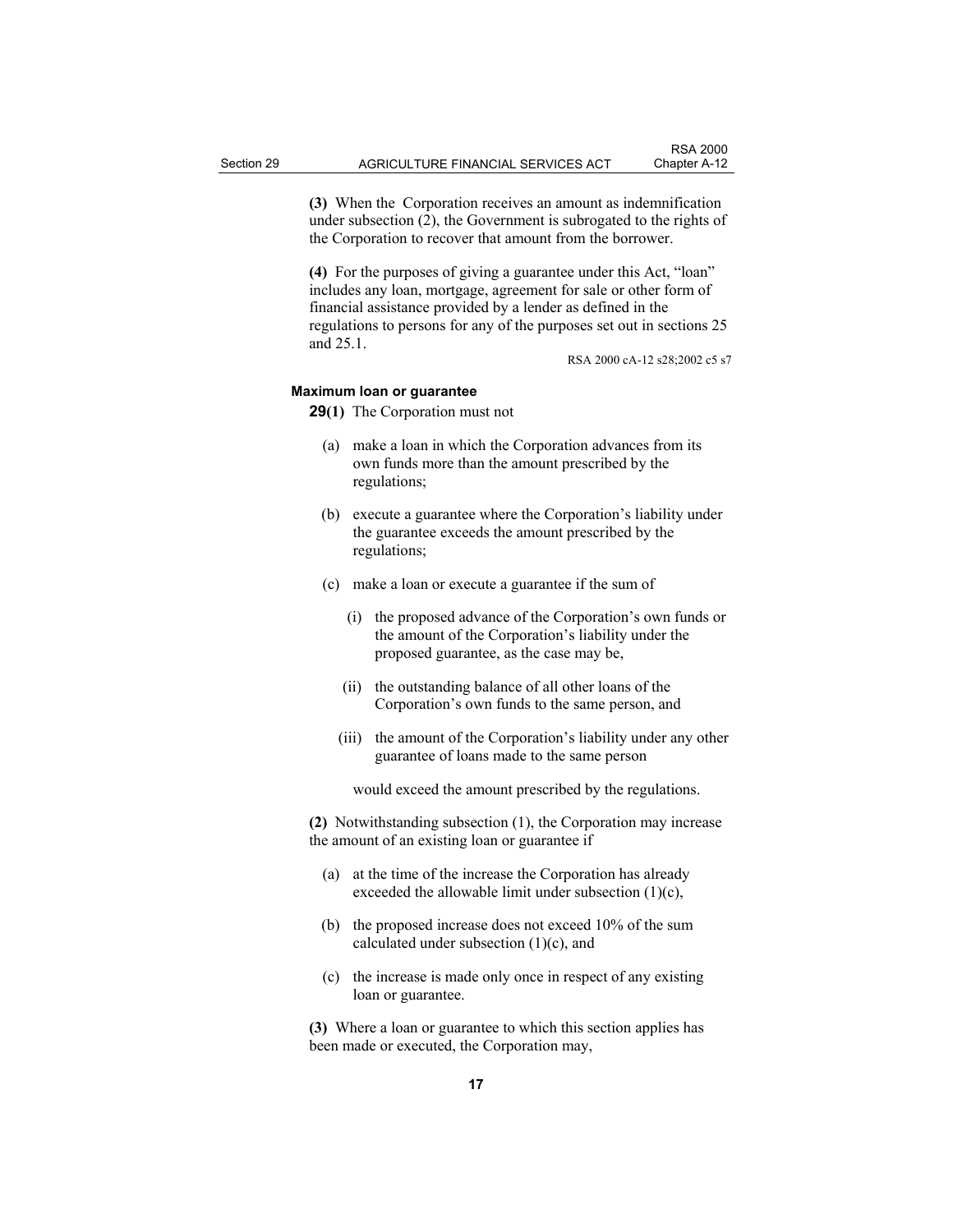- (a) in the case of a loan, convert the loan in whole or in part to a guarantee, or
- (b) in the case of a guarantee, convert the guarantee in whole or in part to a loan,

if the resulting loan or guarantee, or both, as the case may be, do not exceed in total the amount allowed for the original loan or guarantee under subsection (1) or as provided for under subsection (2), as the case may be.

**(4)** The Corporation is authorized to make and approve loans and to execute guarantees within the limitations established by this section.

RSA 2000 cA-12 s29;2002 c5 s8;2004 c20 s2;2008 c27 s6

#### **Restrictions re land acquisitions**

**30** Notwithstanding that the Corporation has the power to acquire, hold or dispose of land, the Corporation must not, without the approval of the Lieutenant Governor in Council, acquire, hold or dispose of land for the purposes of withdrawing land from agricultural use.

RSA 2000 cA-12 s30;2002 c5 s9

### **Terms of agreement for sale**

**31(1)** Notwithstanding section 154 of the *Land Titles Act*, it is an implied term of every agreement for sale or mortgage of land between the Corporation and a purchaser or a borrower under this Act

- (a) that
	- (i) no assignment of the agreement for sale and no further agreement for sale, and
	- (ii) no assumption of the mortgage,

 may be made or entered into by the purchaser or the borrower except to or with a person who is approved as a purchaser by the Corporation,

- (b) that
	- (i) on an assignment of the agreement for sale or entry into a further agreement for sale, or
	- (ii) on an assumption of the mortgage

 to, by or with a person who is not approved, all instalments under the agreement or mortgage become due and payable,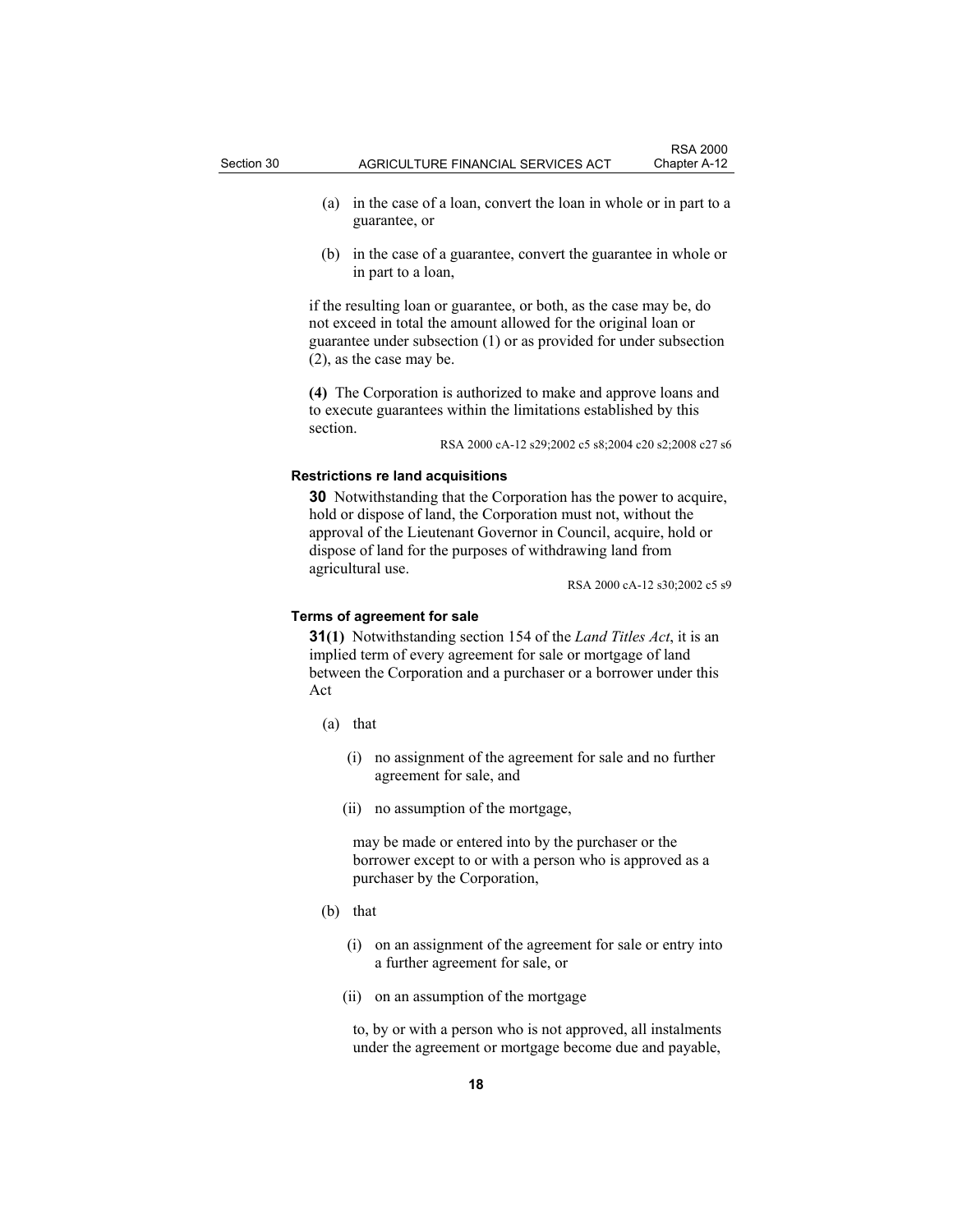- (c) that the purchaser or the borrower will pay when due all assessments, taxes and other charges levied against the land and will effect any insurance the Corporation requires, and
- (d) that if any assessments, taxes or charges referred to in clause (c) or any premiums on insurance effected pursuant to clause (c) are not paid when due, the purchaser or the borrower shall be considered to be in default under the agreement for sale or mortgage, and those assessments, taxes, charges or premiums, as the case may be, may be paid by the Corporation and charged to the purchaser with interest at the rate for defaulted payments.

**(2)** Notwithstanding subsection (1)(a), a purchaser may assign an agreement for sale to a treasury branch, a credit union or a bank as security for a loan.

**(3)** Subject to this section, section 154 of the *Land Titles Act* applies to matters that come under this section.

**(4)** Notwithstanding subsection (3), section 154 of the *Land Titles Act* does not apply to matters coming under subsection (1)(a). 1993 cA-12.5 s30

# **Unqualified purchaser**

**32(1)** Notwithstanding anything in this Act, when

- (a) a purchaser or a borrower wishes to dispose of that person's interest in land that is being purchased under an agreement for sale or that is the subject of a mortgage in favour of the Corporation, or an agreement has been cancelled or surrendered or a quit claim concerning that mortgage has been completed, and
- (b) no person who is qualified to obtain assistance under this Act is interested in acquiring the land for valuable consideration that is acceptable to the Corporation,

the Corporation may do any of the things referred to in subsection (2).

- **(2)** If subsection (1) applies, the Corporation may
	- (a) permit an assignment to or an assumption of the mortgage and the loan it relates to by,
	- (b) permit a further agreement for sale by the purchaser with, or a further mortgage by the borrower with, or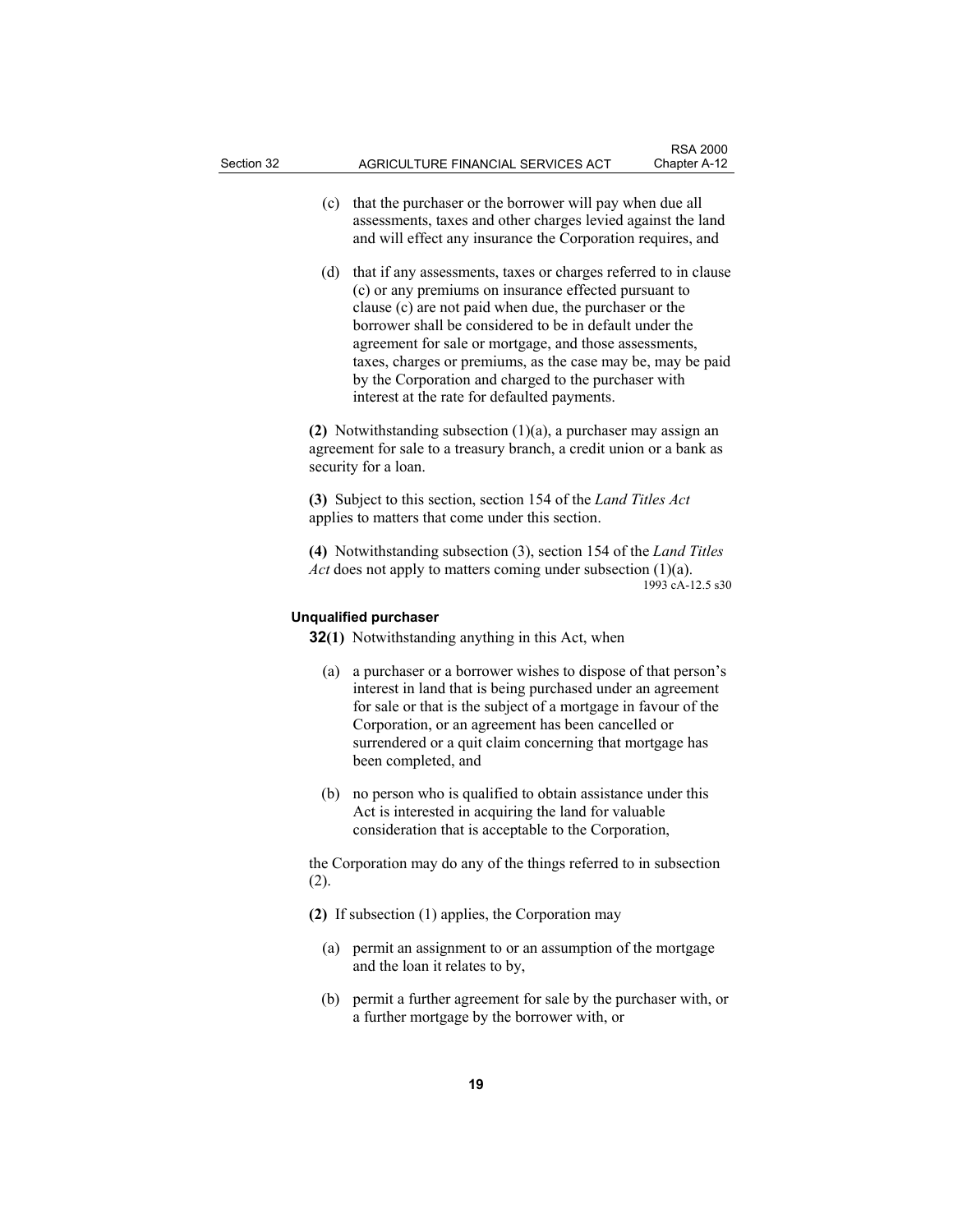(c) enter into an agreement for sale or a mortgage and loan agreement with,

a person who is not qualified to obtain assistance under this Act, on any terms the Corporation stipulates.

1993 cA-12.5 s31

#### **Acquisition of interest in Crown land**

**33(1)** The Corporation may grant assistance for acquisition of an interest in Crown land if, in its opinion, the applicant requires the interest in the land in order to have an economic unit.

**(2)** Unless the context otherwise requires, a reference in this Act to land is deemed to include a reference to an interest in Crown land that may be acquired pursuant to this section.

**(3)** The Corporation and the Minister of the Crown administering the interest in the Crown land may enter into any arrangements that they consider necessary to ensure that an interest acquired pursuant to this section is not assigned or surrendered without the Corporation's consent.

1993 cA-12.5 s32

#### **Grants**

**34** When the Corporation considers it expedient to do so in order to achieve the purposes of this Act, the Corporation may make grants or provide other incentives as prescribed by the Lieutenant Governor in Council to the following:

- (a) primary producers of agricultural products;
- (b) owners of associated businesses or persons engaged in agricultural industries;
- (b.1) persons engaged in commercial enterprises;
	- (c) lenders as defined in the regulations who are persons for whom the lending of money is not part of their ordinary business;
	- (d) any other person not referred to in clauses (a) to (c) who is involved in agriculture.

RSA 2000 cA-12 s34;2002 c5 s10

#### **Supervision of operations**

**35** The Corporation may require that a purchaser, borrower or other person whose loan has been guaranteed by the Corporation allow any supervision of that person's operations that the Corporation considers appropriate in the circumstances.

1993 cA-12.5 s34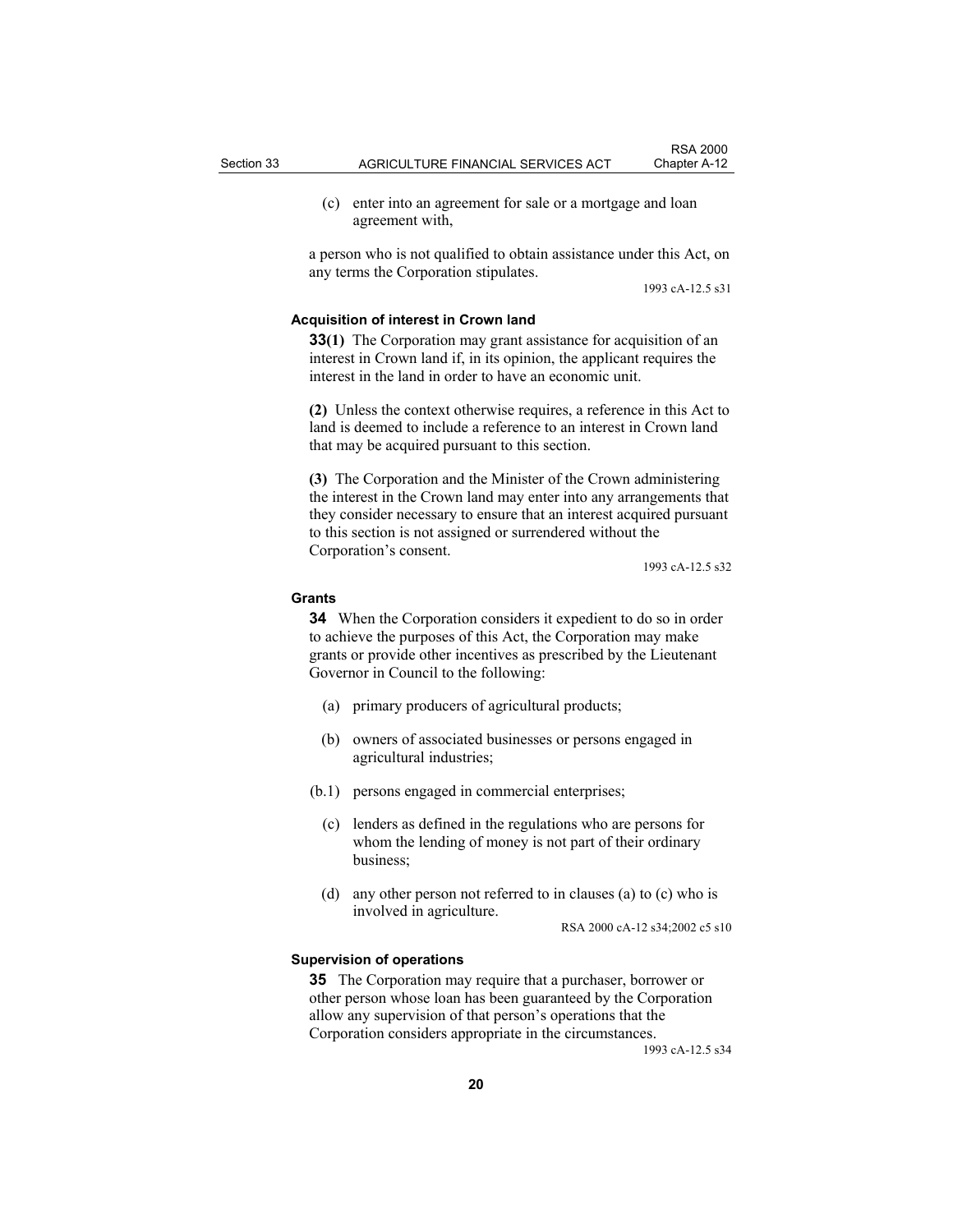# **Cancellation of sale**

**36(1)** If at any time the Minister is satisfied after giving a person a reasonable opportunity to be heard that a purchaser has defaulted in paying any part of the purchase price on the days appointed for the payment of it, the Minister may by order cancel the sale on any terms that the Minister considers just, and on the cancellation the agreement for sale and any interest of the purchaser created by it cease and determine.

**(2)** A copy of an order under subsection (1) shall be served on the purchaser.

**(3)** Where a person is aggrieved by a decision of the Minister under subsection (1), that person may, within 15 days after service on the person of a copy of the order, appeal the Minister's decision to the Court of Appeal.

**(4)** Where a conflict arises between this section and the *Law of Property Act* or any other Act with respect to the operation of this section, this section prevails.

1993 cA-12.5 s35

#### **Regulations**

**37** The Lieutenant Governor in Council may with respect to matters governed by this Division make regulations

- (a) governing the qualifications of persons eligible for assistance under this Division;
- (b) prescribing the times and methods of advancing money on loans;
- (c) respecting interest on loans;
- (d) prescribing the amount for the purpose of section 29(1);
- (e) relating to deferred repayment of the principal or any portion of the principal or payment of interest or any portion of the interest of loans;
- (f) governing the proceedings on an application under this Division;
- (g) respecting valuations to be made in respect of loans;
- (h) governing the conditions to be met by applicants for loans or guarantees;
- (i) prescribing the terms and conditions on which guarantees are to be given;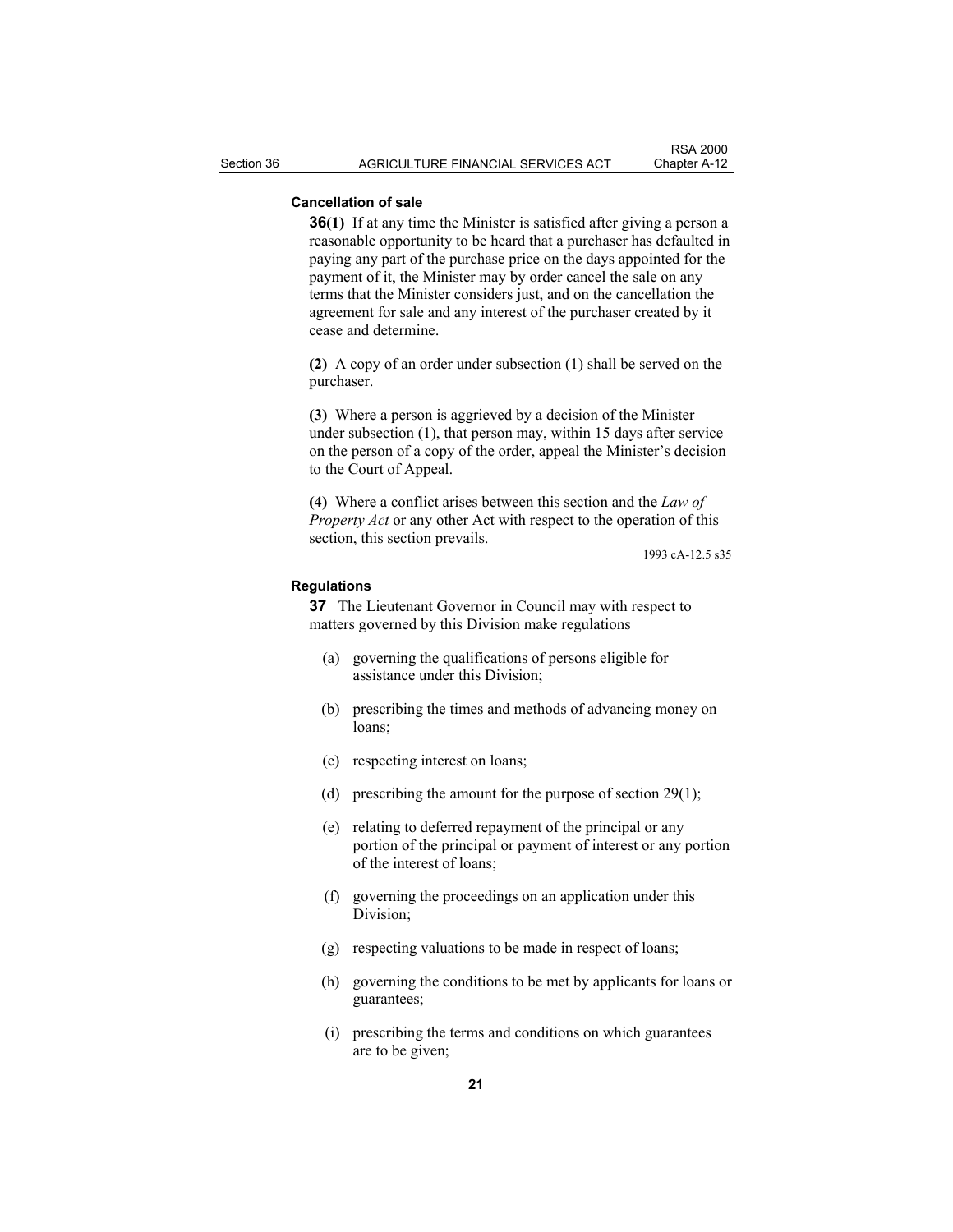- (j) prescribing the duties and obligations of a person who has obtained a guarantee or loan during the period that the person's indebtedness is outstanding;
- (k) governing the terms and conditions of any broker agreement or agency agreement that the Corporation may enter into with a lender or borrower;
- (l) defining "lender" for the purposes of section  $34(c)$ ;
- (m) relating to security to be given to the Corporation in consideration of a guarantee;
- (n) governing the giving of grants and the provision of other incentives and the nature and kind of incentives. RSA 2000 cA-12 s37;2008 c27 s7

# **Division 2 Insurance and Compensation**

**38** Repealed 2002 c5 s11.

#### **Application for insurance**

**39(1)** Where the Corporation offers insurance under this Act and a person who wishes to acquire that insurance is an insurable person, that person may apply to the Corporation for that insurance if

- (a) in the case where the insurance is to be placed on land, that person has an interest in the land in which the Corporation is offering that insurance, and
- (b) in the case where the insurance is to be placed on an agricultural product, that person has an interest in that agricultural product and the agricultural product is an insurable agricultural product.
- **(2)** An application for insurance must
	- (a) be on a form that is provided by or is otherwise satisfactory to the Corporation,
	- (b) be completed in a manner satisfactory to the Corporation and contain the information required by the Corporation, and
	- (c) if the insurance applied for is to be provided pursuant to a federal-provincial agreement or other agreement, include the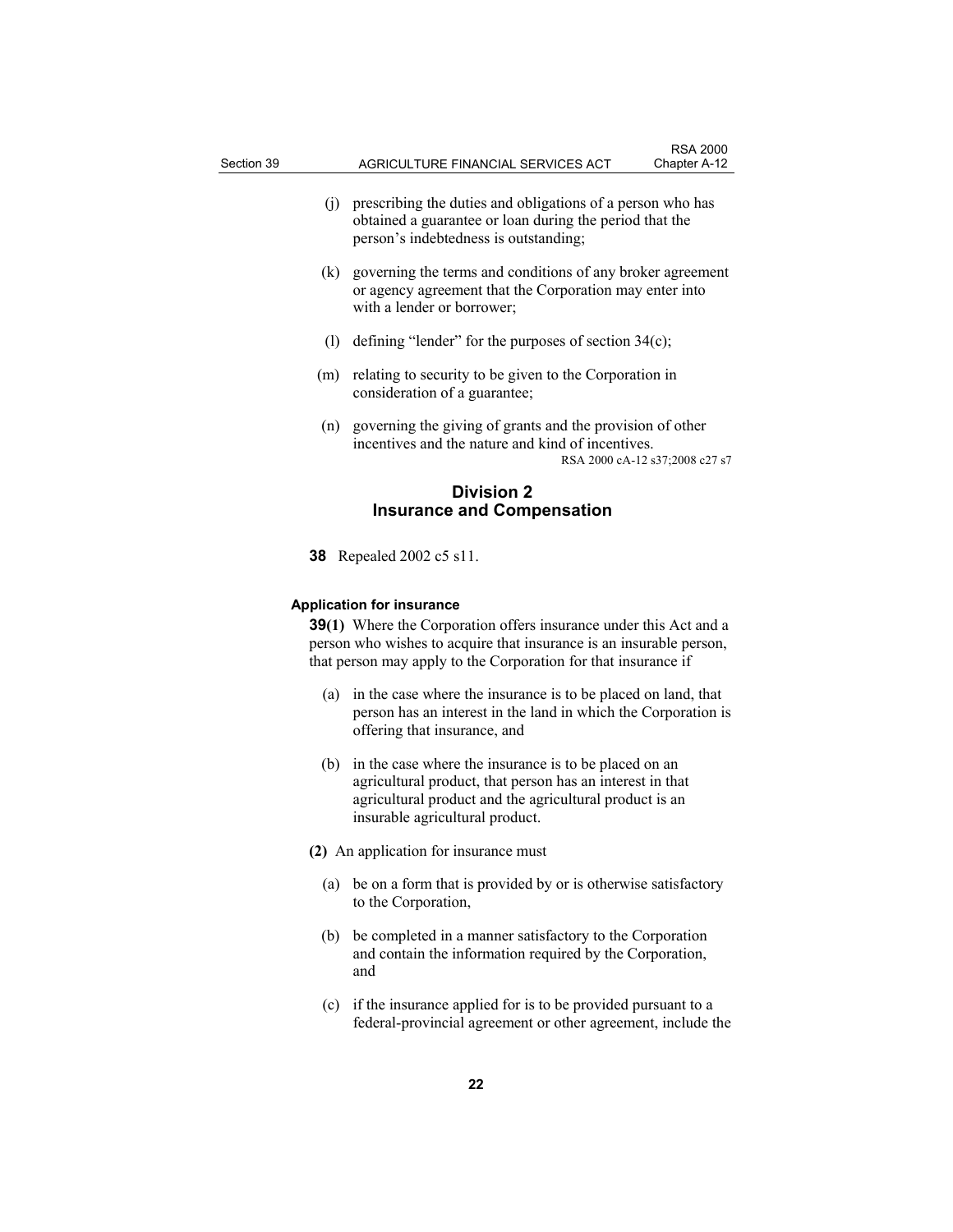information required under that federal-provincial agreement or other agreement.

**(3)** The Corporation is not bound to consider, accept or approve any application for insurance.

**(4)** If the Corporation refuses to issue a policy of insurance to a person who has applied for insurance and who has paid money to the Corporation as payment on the premium for the insurance applied for, the Corporation shall refund that money to that person. RSA 2000 cA-12 s39;2002 c5 s12;2008 c27 s8

# **Contract of insurance**

**40(1)** Where a person applies to the Corporation for insurance, the Corporation may enter into a contract of insurance with that person by accepting that person's application for the insurance and issuing to that person an insurance policy for the insurance.

**(2)** Subject to this Division, the insurance policy issued by the Corporation shall set out the provisions governing the terms and conditions under which the insurance is to be provided and, without restricting the generality of the foregoing, the provisions of the policy may set out any one or more of the following:

- (a) the names of the parties to the contract of insurance;
- (b) the insurable agricultural product or other matter that is being insured under the policy;
- (c) the perils that are covered under the policy;
- (d) the insurance coverage with respect to the insurable agricultural product or other matter that is insured;
- (e) the amount payable under the policy;
- (f) the basis for determining whether the insured person has suffered a loss and the amount of the loss against which that person is insured;
- (g) the manner of determining the actual yield of the insured crop;
- (h) the manner of calculating the long-term average yield for the insurable crop in any area and determining the long-term average yield;
- (i) the manner of determining the insurable area under the policy;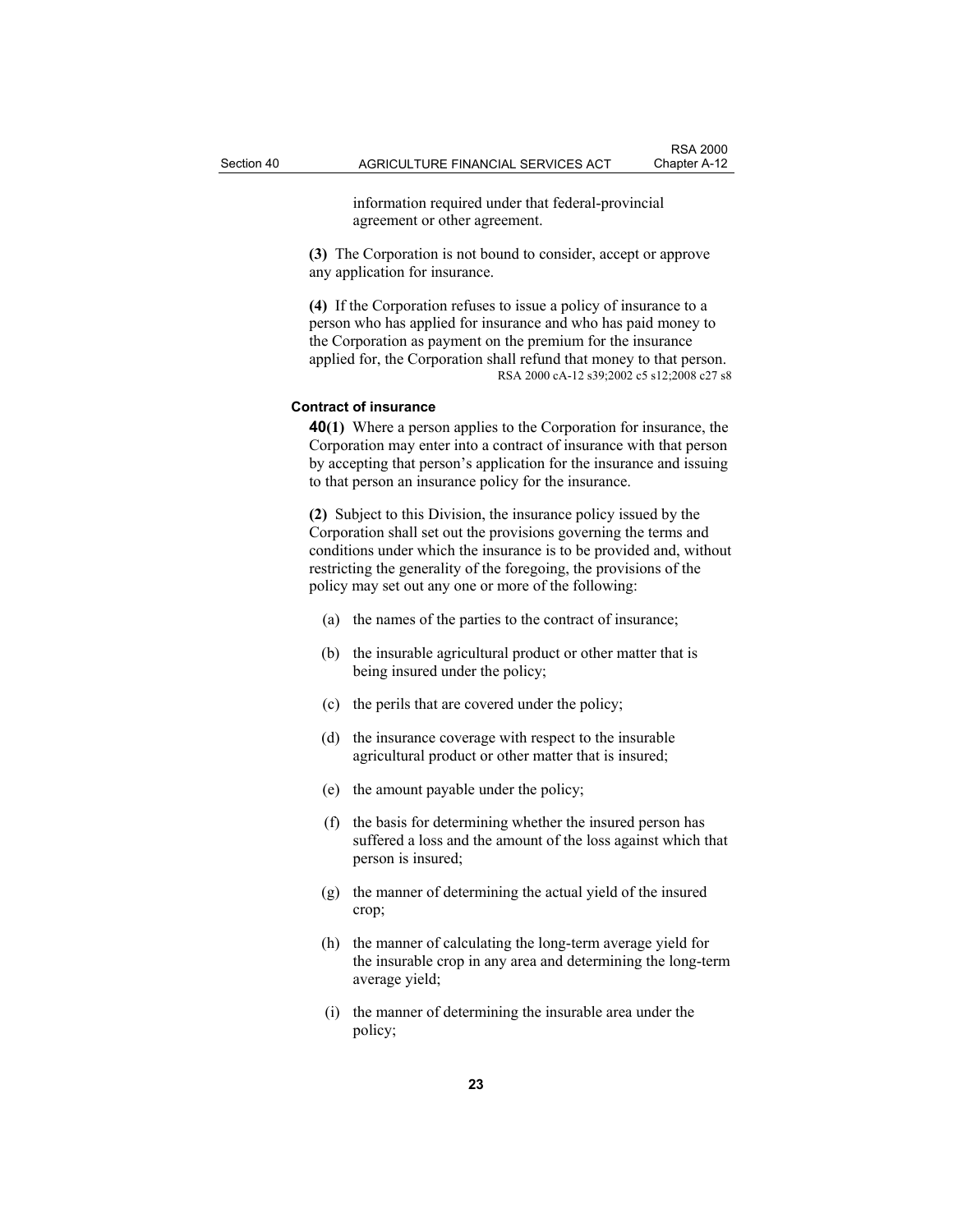- (j) the submission of seeded area reports to the Corporation;
- (k) the proof that may be required in order to establish that a person is an insurable person;
- (l) the terms and conditions of payment of premiums, including final dates for payment of premiums in respect of the policy and the manner in which premiums may be paid or collected;
- (m) prescribing the form in which proof of loss must be given and the information and details to be furnished with it;
- (n) the method of fixing the date of a loss where the exact date is uncertain;
- (o) the method of settling disputes arising out of the adjustment of losses;
- (p) the cancellation, termination or expiration of the contract of insurance.

RSA 2000 cA-12 s40;2008 c27 s9

#### **Payment of premium**

**41** Where a person enters into a contract of insurance with the Corporation, that person must pay to the Corporation the premiums owing in respect of that insurance.

1993 cA-12.5 s41

#### **Contracts continuous**

**42(1)** Unless the contract of insurance provides otherwise, a contract of insurance that is entered into by the Corporation is continuous and, subject to payment of the prescribed premium, is deemed to be in force from year to year unless terminated by either party to the contract giving notice in writing to the other party

- (a) in accordance with the terms of the contract of insurance, or
- (b) if provided for in a federal-provincial agreement or other agreement that is applicable to the contract of insurance, in accordance with the federal-provincial agreement or other agreement.

**(2)** If an insurance premium payable in respect of a contract of insurance is not paid

- (a) in accordance with the terms of the contract of insurance, or
- (b) if provided for in a federal-provincial agreement or other agreement that is applicable to the contract of insurance, in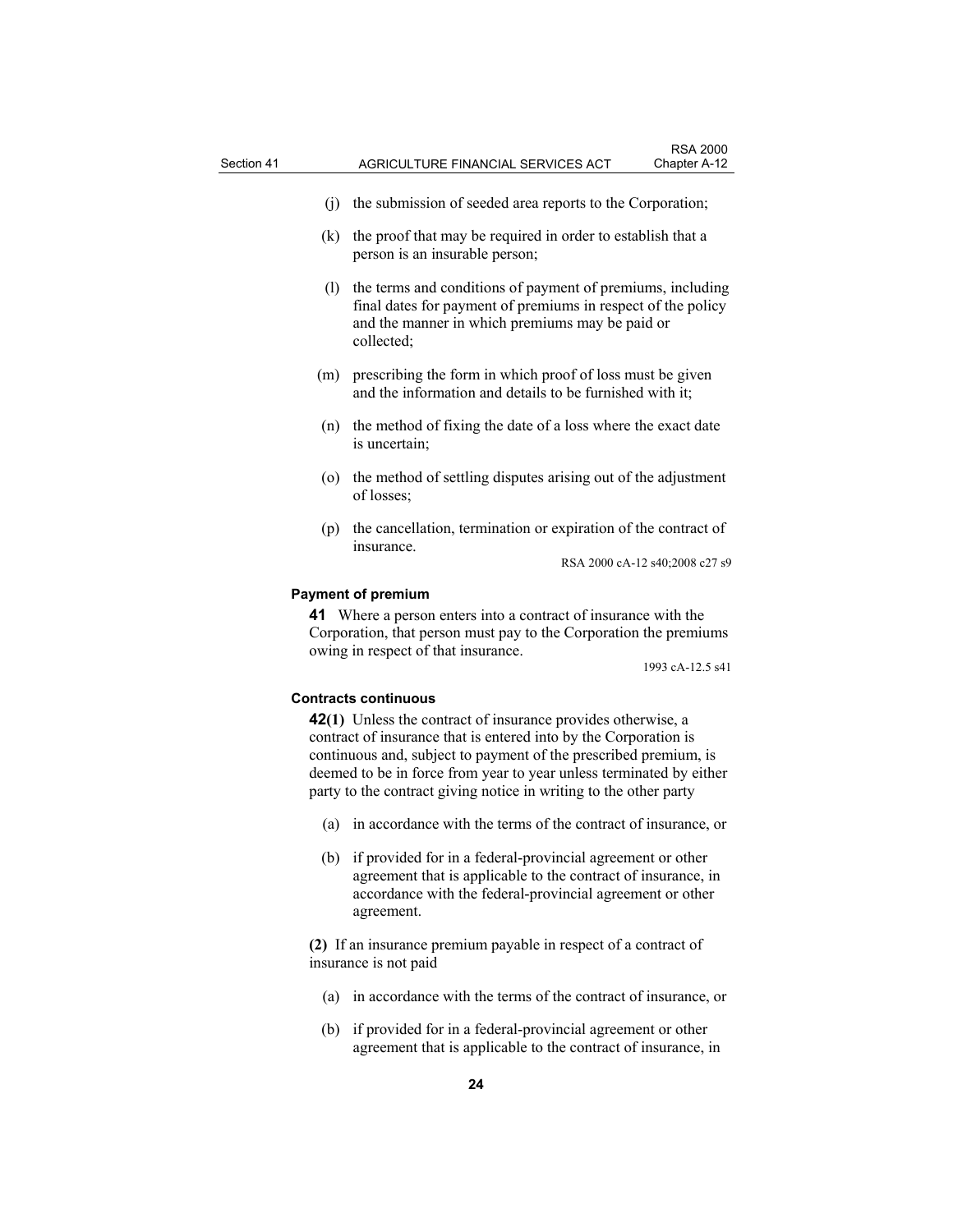accordance with the federal-provincial agreement or other agreement,

the Corporation may, at any time, by written notice to the insured person sent by registered mail to that person at that person's latest address as shown on the records of the Corporation, cancel that contract of insurance.

**(3)** Where a written notice is sent under subsection (2) cancelling a contract of insurance, that contract of insurance is cancelled on the date provided for in the contract of insurance.

1993 cA-12.5 s42

#### **Hail and crop insurance**

**43(1)** With respect to insurance offered by the Corporation under this Act the following applies:

- (a) a contract of insurance between the Corporation and the applicant for the insurance does not come into force until the Corporation either confirms the acceptance by the Corporation of the application for insurance or confirms that the contract is in force;
- (b) where the Corporation confirms the acceptance of an application for insurance or that a contract of insurance is in force, the insurance is effective on the date specified in the contract of insurance or in the confirmation;
- (c) a claim under a contract of insurance must be made,
	- (i) where the contract of insurance makes provision as to the time within which a claim is to be made, within that time,
	- (ii) subject to subclause (i), before December 1 in the calendar year within which the loss occurred, or
	- (iii) within such longer period of time as the Corporation may allow;
- (d) where a loss occurs for which a claim may be made under a contract of insurance, no action shall be commenced in respect of the claim at any time after one year from the last day in respect of which a claim could have been made in respect of that contract;
- (e) where a claim is not made within the time prescribed by clause (c) or an action is not commenced within the time referred to in clause (d), the claim is extinguished.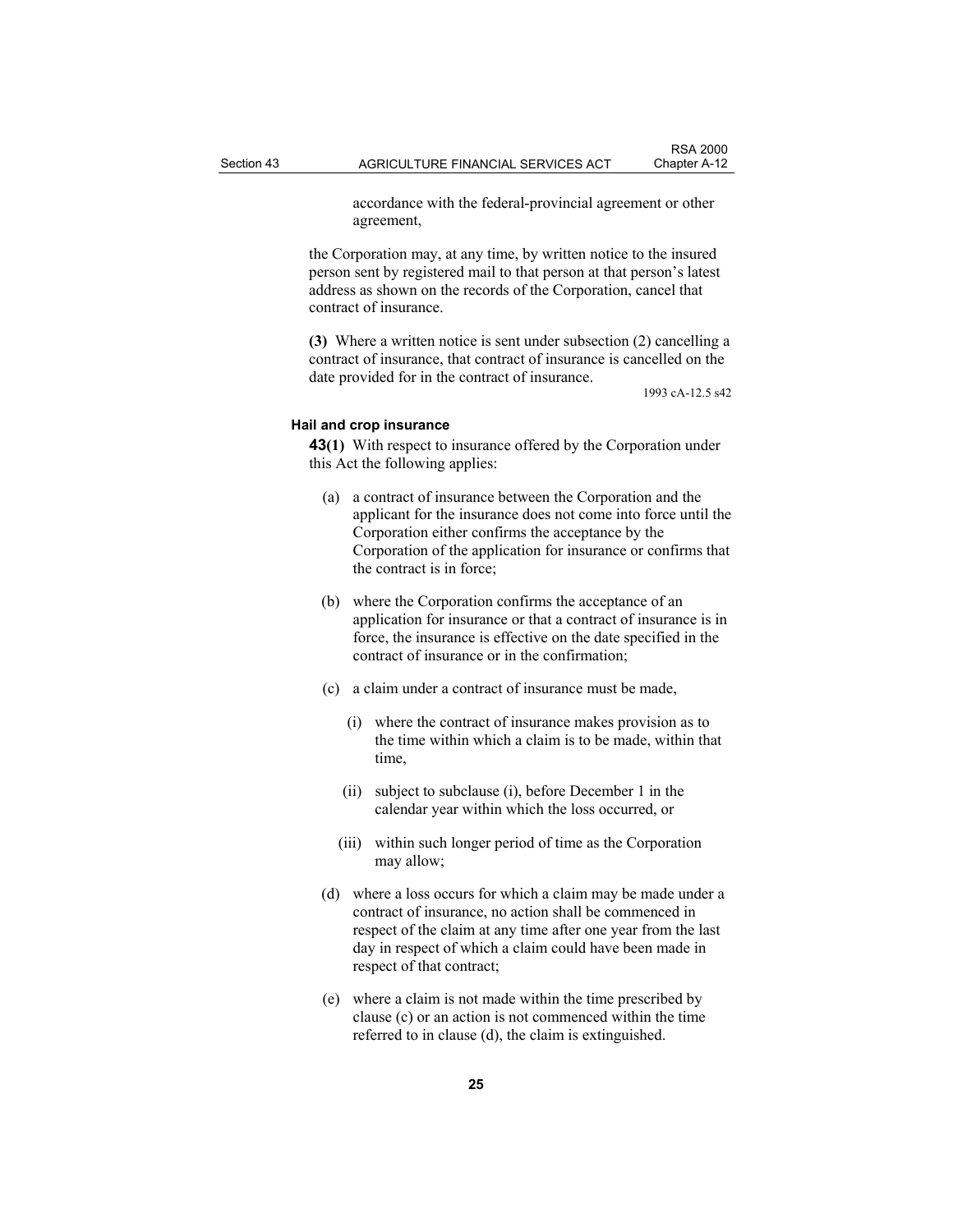RSA 2000

**(2)** The provisions of subsection (1) are in addition to any other provisions that apply to a contract of insurance under this Act. RSA 2000 cA-12 s43;2002 c5 s13;2008 c27 s10

#### **Termination re lack of participation**

**44(1)** If provided for

- (a) in a contract of insurance, or
- (b) in a federal-provincial agreement or other agreement that relates to a contract of insurance,

the Corporation may, where the Corporation is not satisfied as to the amount of participation in the program or plan under which the insurance is offered, by written notice to the insured person sent by registered mail to that person at that person's latest address as shown on the records of the Corporation, terminate the contract of insurance.

**(2)** At the discretion of the Corporation, the lack of participation in a program or plan under which insurance is offered may be applicable to the whole area in respect of which the insurance is offered or to particular areas within that whole area.

**(3)** If a contract of insurance is terminated under this section, the Corporation shall within 30 days after terminating the contract of insurance refund to the insured person any unearned premiums that relate to that contract of insurance.

1993 cA-12.5 s44

# **Restriction to certain areas**

**45** Where the Corporation provides insurance under this Act, the Corporation may offer that insurance

- (a) to any insurable persons, or
- (b) only to insurable persons who have insurable agricultural products located on land situated within certain areas as specified by the Corporation.

RSA 2000 cA-12 s45;2008 c27 s11

#### **Corporation's lien**

**46(1)** From the date that the Corporation provides coverage pursuant to a contract of insurance, the Corporation has a lien for the following amounts in respect of the contract of insurance:

- (a) unpaid premiums;
- (b) charges;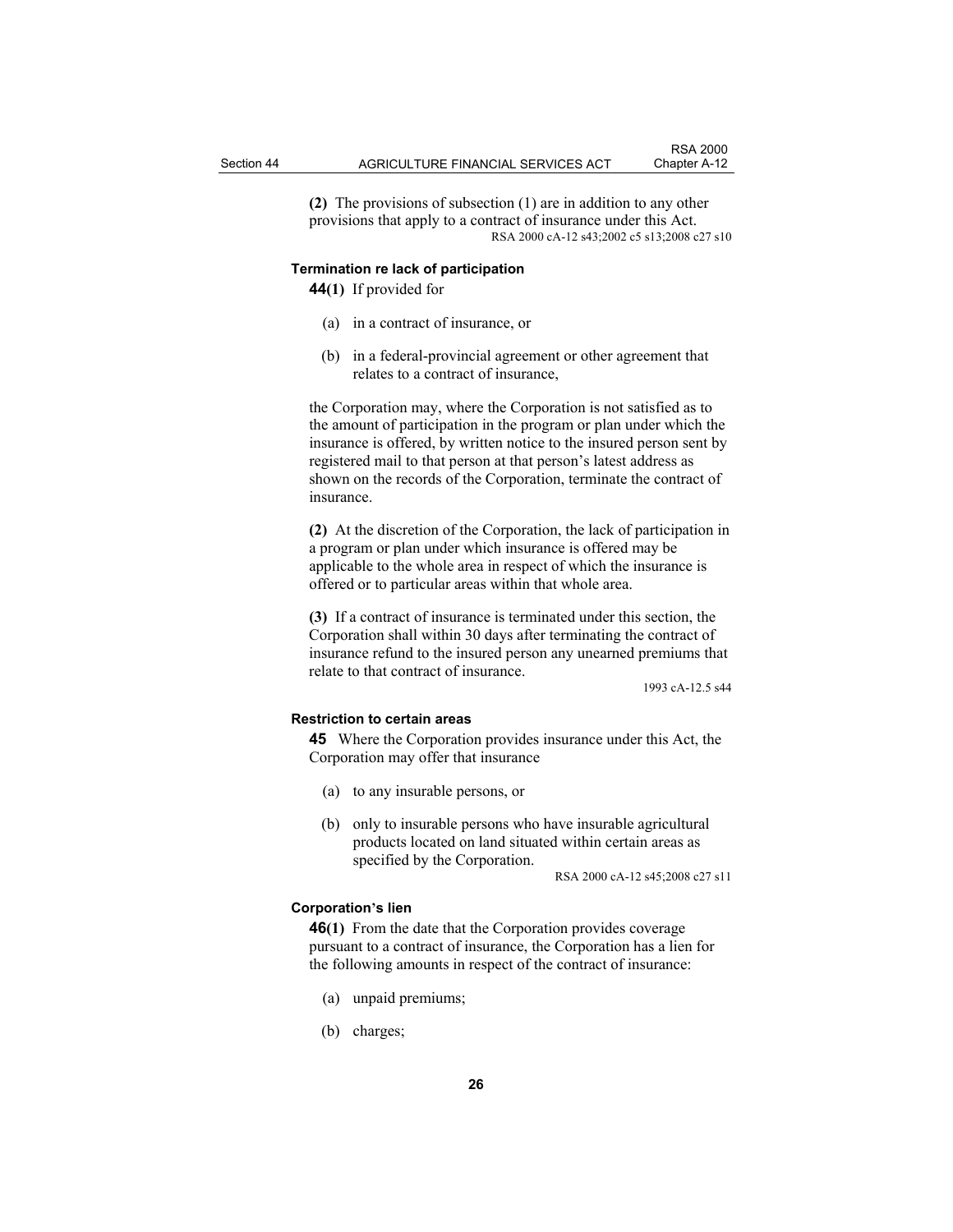- (c) amounts that the Corporation has paid to the applicant to which the applicant was not entitled;
- (d) interest on the amounts referred to in clauses (a), (b) and (c).

**(2)** The lien is on

- (a) all agricultural products of the applicant or in which the applicant has an interest in the year for which the premium is payable and in each of the next 3 years,
- (b) all proceeds owing to the applicant from the sale of any agricultural product referred to in clause (a), and
- (c) all amounts payable to the applicant pursuant to any claim for loss or damage under any policy issued by the Corporation.

**(3)** The lien created by this section has, notwithstanding section 109 of the *Employment Standards Code* or section 129 of the *Workers' Compensation Act*, priority over all other liens, encumbrances, claims and demands, and the amount of the lien may be paid by deduction from or offset against the amount payable to the applicant under any policy issued by the Corporation.

**(4)** Payment of the amounts owing under subsection (1) is enforceable under Part 10, Division 9 of the *Municipal Government Act* as if the amounts owing were tax arrears.

**(5)** The charges chargeable in respect of the seizure and sale are those payable to a civil enforcement agency under the *Civil Enforcement Act*.

**(6)** A person who produces or owns or is entitled to an agricultural product that is subject to a lien under this section and who either on the person's own behalf or by the person's employee or agent directly or indirectly sells, ships or otherwise disposes of any of the agricultural product or any proceeds from the agricultural product

- (a) without having arranged to satisfy the lien, or
- (b) without the consent in writing of the Corporation or of a person authorized by the Corporation to give consent

is guilty of an offence and liable to a penalty in an amount not less than the aggregate of all sums owing by that person to the Corporation on the day the offence occurred and not more than that amount plus \$5000.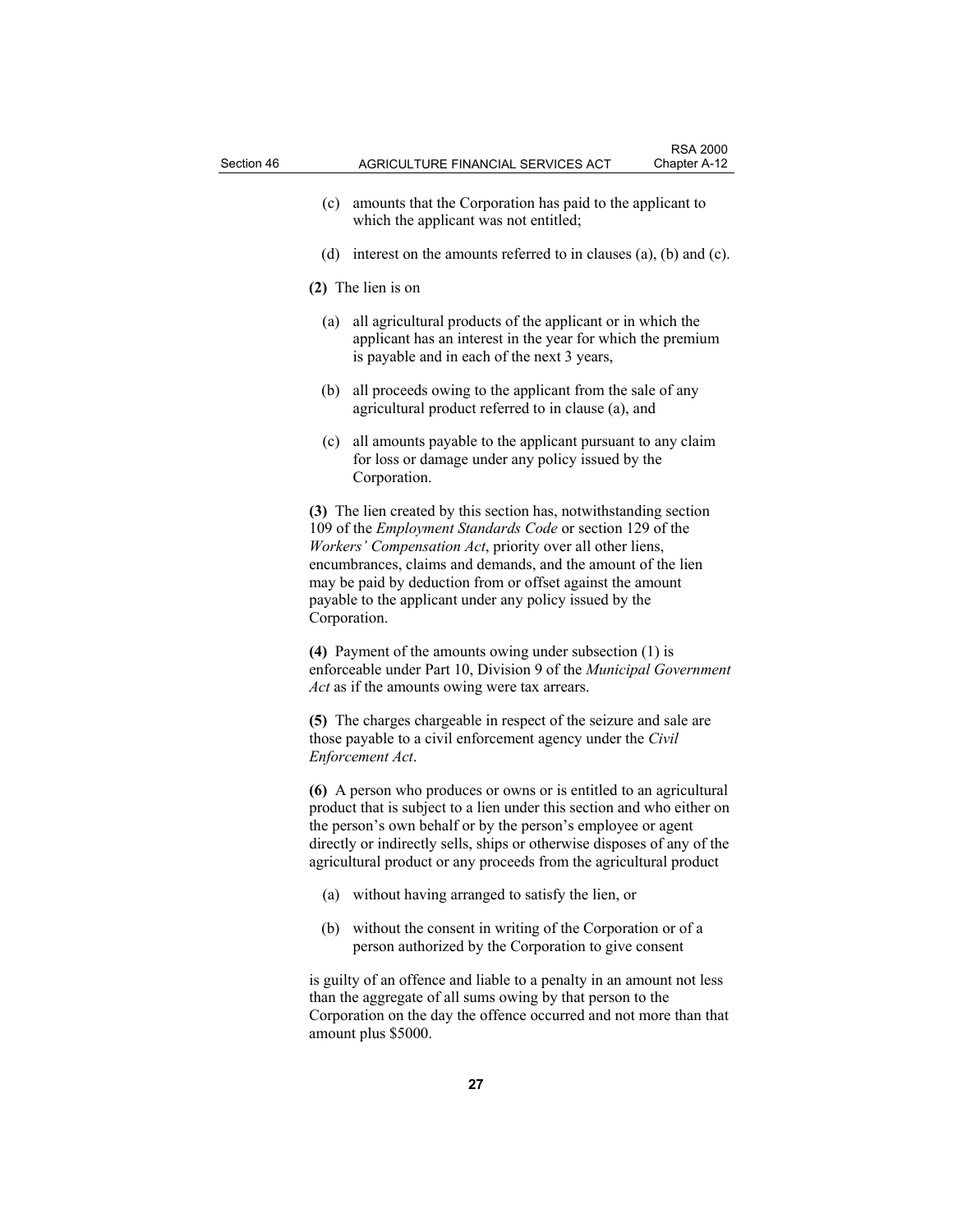**(7)** A person who, knowing that an agricultural product is subject to a lien under this section, buys, sells, receives or disposes of any of that agricultural product and does not apply the proceeds or value of it to satisfy the lien on it is guilty of an offence and liable to a penalty of not more than \$5000.

**(8)** A penalty imposed on a person under subsection (6) shall, up to the aggregate of all sums owing by that person to the Corporation on the day the offence occurred, be paid to the Corporation to be applied against the sums owing to the Corporation on that date, and any balance shall be applied in accordance with the *Provincial Offences Procedure Act*. RSA 2000 cA-12 s46;2008 c27 s12;2013 cS-19.3 s9

#### **Corporation's expenses**

**47** The Corporation may, for the purposes of this Division, determine the portion of the Corporation's expenses that is attributable to the provision of each type of insurance provided for under this Act.

1993 cA-12.5 s48

### **Penalty for false information, etc.**

**48** A person who

- (a) furnishes false information or makes a false statement in an application, declaration or return made or given under this Division or the regulations, or
- (b) by failing to complete or omitting information from any application, declaration or return, makes the application, declaration or return misleading,

is guilty of an offence and liable to a fine of not more than \$10 000 or to imprisonment for a term of not more than one year or to both fine and imprisonment.

1993 cA-12.5 s49

#### **Limitation period re prosecution**

**49** A prosecution for an offence under this Division may be commenced at any time within 2 years from the day on which the alleged offence occurred.

1999 c1 s8

#### **Surplus**

**50** If in a fiscal year a surplus is realized with respect to the business of providing insurance under this Act, the Corporation may in its discretion, subject to a federal-provincial agreement or other agreement referred to in section 21 or 22 that relates to the insurance, dispose of the surplus or any portion of it among the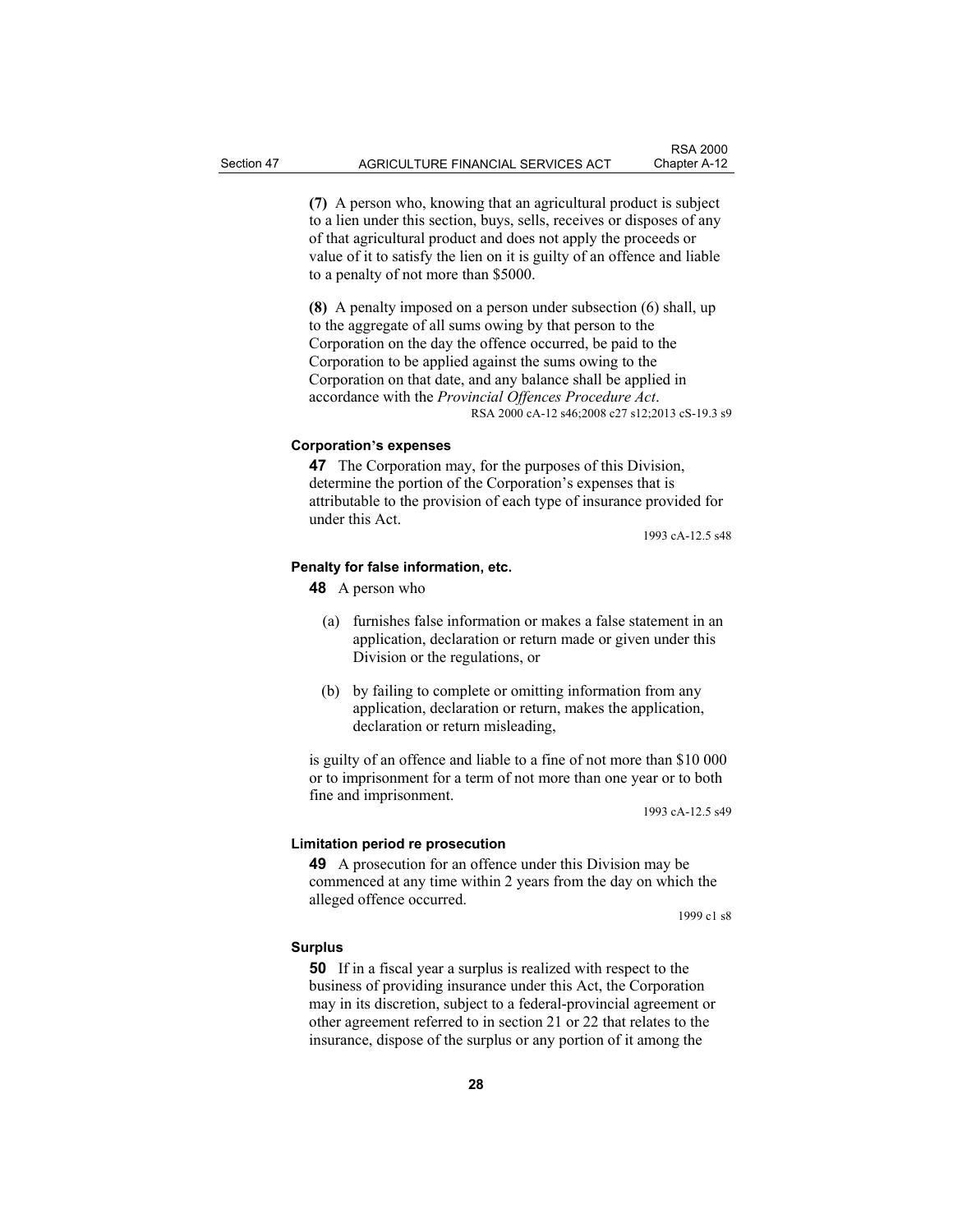RSA 2000

insured persons or classes of insured persons in that or any subsequent fiscal year on any basis that the Corporation determines.

RSA 2000 cA-12 s50;2008 c27 s13

#### **Cash discounts**

**51** The Corporation may grant reductions in premiums or give rebates to insured persons or classes of insured persons as the Corporation in its discretion may decide.

1993 cA-12.5 s51

#### **Damage by wildlife**

**52** Subject to the regulations, the Corporation may make payments for the purposes of providing compensation for loss or damage to agricultural products that is caused by wildlife. RSA 2000 cA-12 s52;2008 c27 s14

#### **Other payments**

**53** In addition to payments pursuant to an insurance program or plan, the Corporation may, subject to the regulations, make payments for the purposes of a program or plan

- (a) respecting farm income assistance or stabilization, and
- (b) providing compensation
	- (i) for loss or damage to agricultural products or land,
	- (ii) in respect of an agricultural disaster or emergency,
	- (iii) in respect of market prices of agricultural products, and
	- (iv) in respect of the cost of production in relation to agricultural products.

RSA 2000 cA-12 s53;2002 c5 s14;2003 c29 s1; 2008 c27 s15

#### **Reinsurance**

**54(1)** Subject to the regulations, the Corporation may enter into an agreement with any person for the purposes of reinsuring the liability that may be incurred by the Corporation with respect to an insurance program or plan or a compensation program or plan operated or administered by the Corporation under this Division.

**(2)** Subject to the regulations, the Corporation may act as an intermediary or as a ceding insurer with respect to the reinsuring of any liability incurred or assumed by the Crown or any of its agents. RSA 2000 cA-12 s54;2002 c5 s15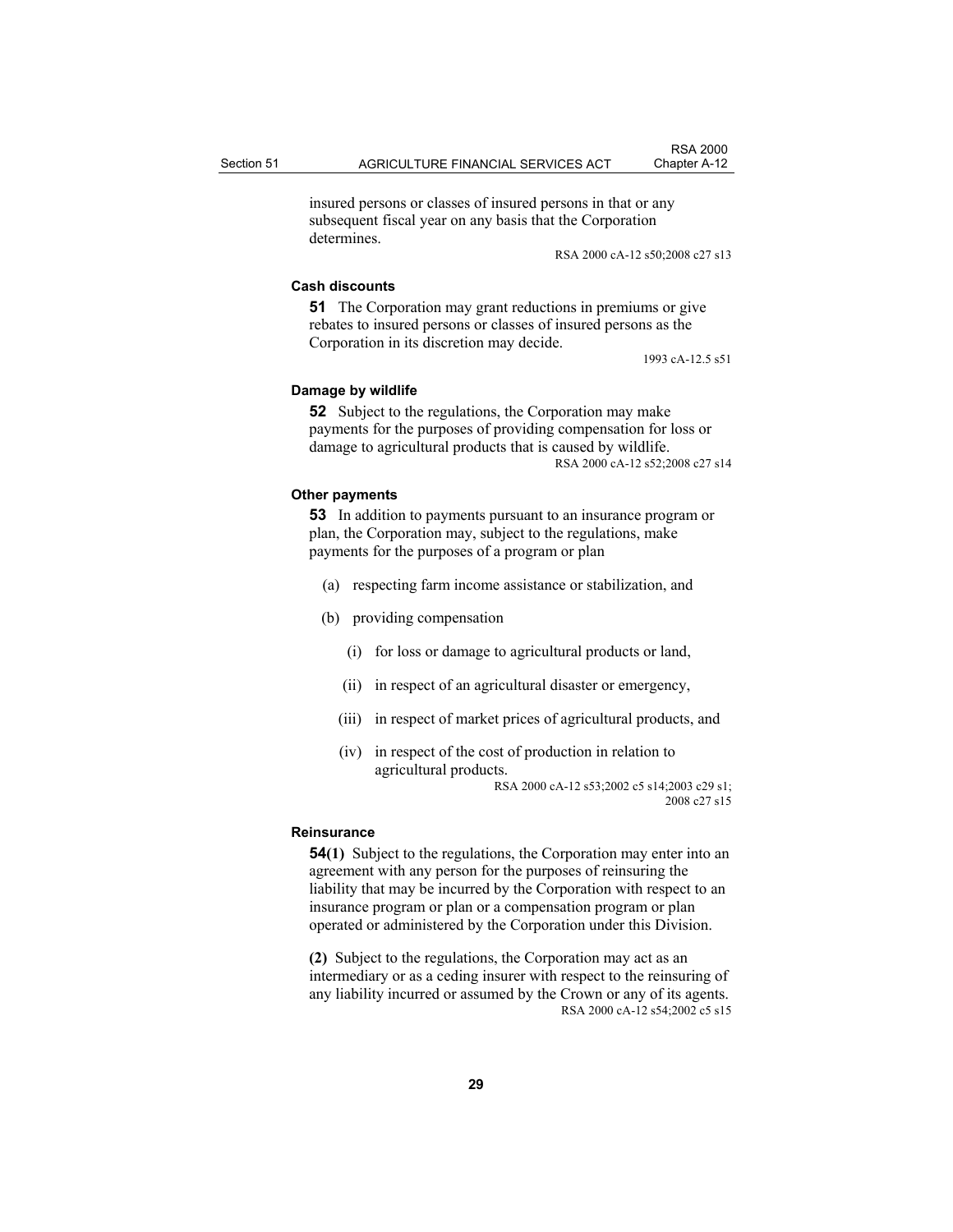# **Action for recovering of premiums**

**55** Notwithstanding any other Act, where a person owes money to the Corporation in respect of any matter arising under this Division, the Corporation may at any time within 6 years from the day that the debt became payable commence an action against that person to recover that money.

1999 c1 s9

#### **Exemption from writ proceedings, etc.**

**55.1** Any amount payable by the Corporation under this Division is exempt from writ proceedings under the *Civil Enforcement Act* or any other form of attachment except for

- (a) any support deduction notice or order for payment under the *Maintenance Enforcement Act*;
- (b) any claim under an assignment permitted by the Corporation;
- (c) any right of set-off that the Corporation may have. 2002 c5 s16;2004 c18 s27;2008 c27 s16

#### **Regulations**

**56(1)** The Lieutenant Governor in Council may make regulations,

- (a) with respect to the business of insurance,
	- (i) prescribing the terms, conditions or provisions that are to be included in a policy issued by the Corporation;
	- (ii) prescribing the information that is to be required in respect of an application for insurance;
	- (iii) prescribing the areas in respect of which the Corporation may offer insurance or a type of insurance;
	- (iv) prescribing the maximum insurance liability to be underwritten by the Corporation in any year;
	- (v) establishing and governing any fund or reinsurance fund for the purposes of this Act or a federal-provincial agreement or other agreement;
	- (vi) continuing and governing any fund or reinsurance fund for the purposes of this Act or a federal-provincial agreement or other agreement;
	- (vii) providing for any matter necessary to carry out the obligations of the Government under a federal-provincial agreement or other agreement;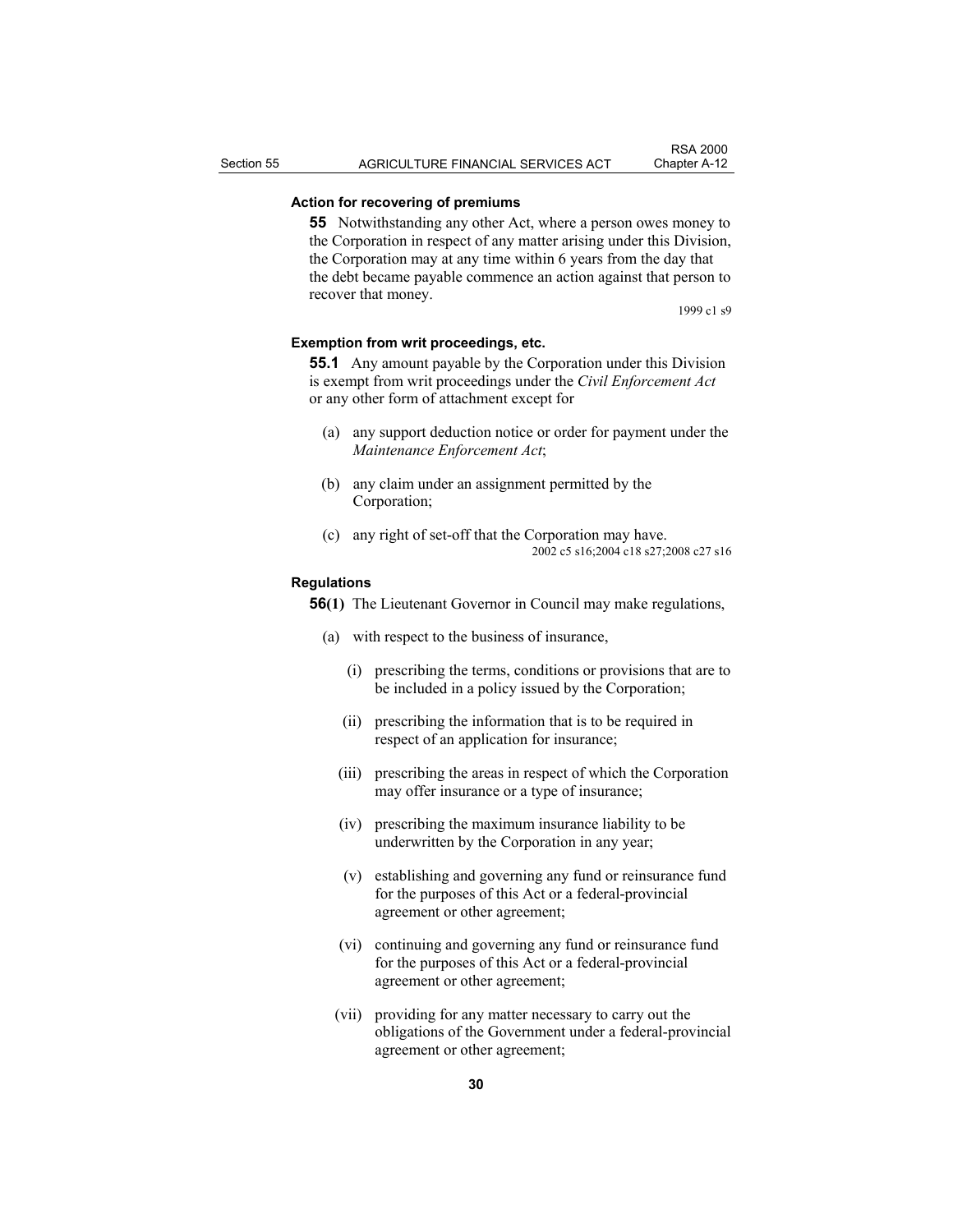- (viii) governing the fixing of a final date in each year for the execution of insurance contracts with the Corporation;
- (ix) providing for any matter necessary to carry out the business of insurance;
- (a.1) with respect to any matter concerning the activities of the Corporation under section 54(2);
- (b) with respect to a program or plan, other than an insurance program or plan, that provides for farm income assistance or stabilization or the payment of compensation for loss or damage to agricultural products or land or in respect of agricultural disasters or emergencies,
	- (i) establishing such a program or plan;
	- (ii) governing the operation of a program or plan established under subclause (i);
	- (iii) governing the payments that may be provided under a program or plan established under subclause (i);
	- (iv) authorizing the recovery of overpayments or payments made in error, and governing the manner in which those overpayments and payments may be recovered;
- (c) with respect to the provision of compensation under section 52 for loss or damage to agricultural products that is caused by wildlife,
	- (i) prescribing the loss or damage for which compensation may be paid;
	- (ii) governing the making of claims for compensation;
	- (iii) governing the payment of compensation;
	- (iv) authorizing the recovery of overpayments of compensation or payments made in error, and governing the manner in which those overpayments and payments may be recovered;
- (d) with respect to any program or plan that provides for compensation with respect to the market prices of agricultural products or the cost of production in relation to agricultural products,
	- (i) establishing such a program or plan;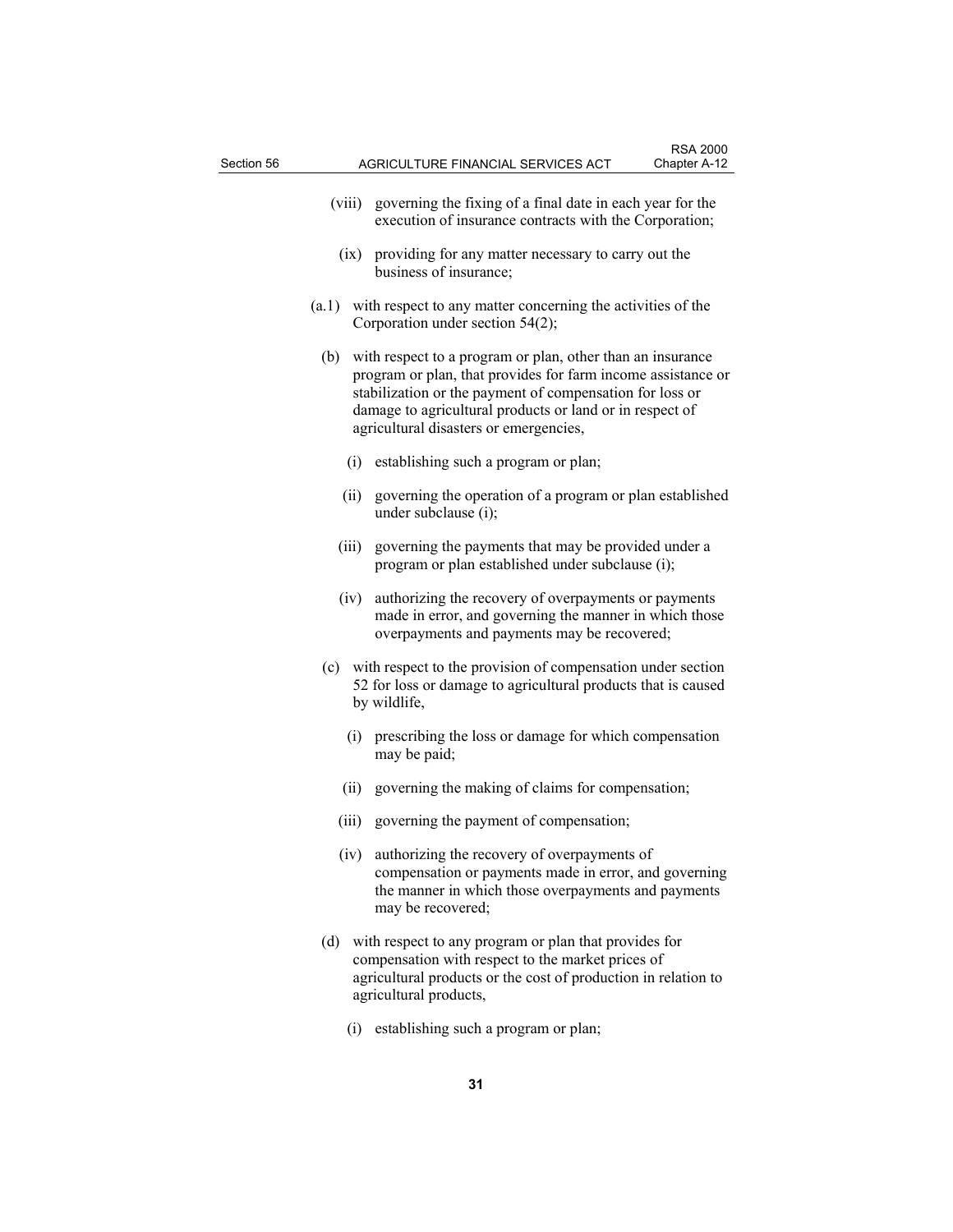- (ii) governing the operation of a program or plan established under subclause (i);
- (iii) governing the compensation that may be provided under a program or plan established under subclause (i);
- (iv) authorizing the recovery of overpayments of compensation or payments made in error and governing the manner in which such overpayments and payments may be recovered.

**(2)** Where the Lieutenant Governor in Council determines that an agricultural disaster or emergency exists, a regulation made under subsection (1) may provide for the retroactive application of the regulation in general or of any provision of the regulation. RSA 2000 cA-12 s56;2002 c5 s17;2003 c29 s1;2008 c27 s17

# **Division 3 Local Opportunity Bonds**

#### **Definitions**

**57** In this Division,

- (a) "Corporation" means the Agriculture Financial Services Corporation and includes any other corporation that is an agent of the Crown in right of Alberta and that is designated by the Lieutenant Governor in Council as a corporation that may issue local opportunity bonds;
- (b) "eligible business" means a business that pursuant to the regulations qualifies as an eligible business;
- (c) "local opportunity bond" means a bond issued by the Corporation under this Division.

1993 cA-12.5 s54

### **Issuing of local opportunity bonds**

**58** The Corporation may issue bonds for the purposes of raising capital from the public for an eligible business.

1993 cA-12.5 s55

#### **Non-assurance of return**

**59** Where the Corporation issues a local opportunity bond, the Corporation shall not assure or undertake to assure that there will be return on the principal amount of the bond but may assure the repayment to the holder of the bond of an amount that is not more than 100% of the principal amount of the bond.

1993 cA-12.5 s56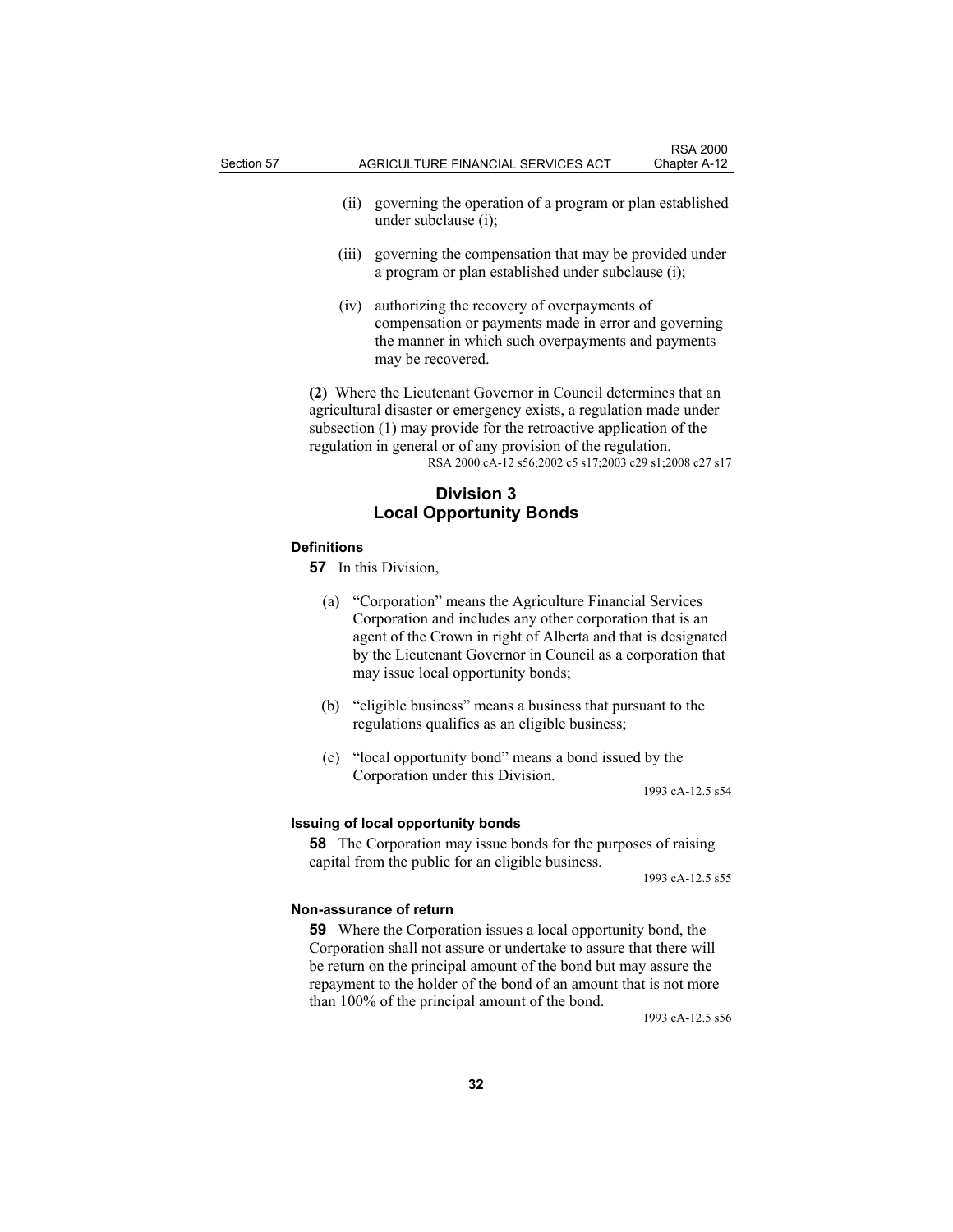### **Application of Securities Act**

**60** Subject to the regulations made under this Act, the *Securities Act* does not apply

- (a) to the Corporation,
- (b) to any of the activities or operations of the Corporation with respect to local opportunity bonds, or
- (c) to the issuing, selling, purchasing, holding, resale or redemption of local opportunity bonds or to any other matter respecting local opportunity bonds.

1993 cA-12.5 s57

#### **Financial Administration Act re s81**

**61** Section 81 of the *Financial Administration Act* does not apply with respect to local opportunity bonds.

1993 cA-12.5 s58

#### **Regulations**

- **62** The Lieutenant Governor in Council may make regulations
	- (a) prescribing the types or classes of business that qualify as an eligible business;
	- (b) governing the criteria or conditions to be met by an eligible business in order for a local opportunity bond to be issued in respect of that business;
	- (c) prescribing the information and documentation that must be provided to the Corporation in order for a local opportunity bond to be issued in respect of an eligible business;
	- (d) prescribing the persons who are eligible to purchase or hold local opportunity bonds;
	- (e) prescribing the form and content of documents that describe the business and affairs of an eligible business and that are prepared for the purpose of being reviewed by prospective purchasers or holders of local opportunity bonds to be issued in respect of an eligible business in order to assist the prospective purchasers or holders in making an investment decision as to whether to purchase or hold the local opportunity bonds;
	- (f) governing the use of documents referred to in clause (e);
	- (g) governing the offering for and method of sale of local opportunity bonds;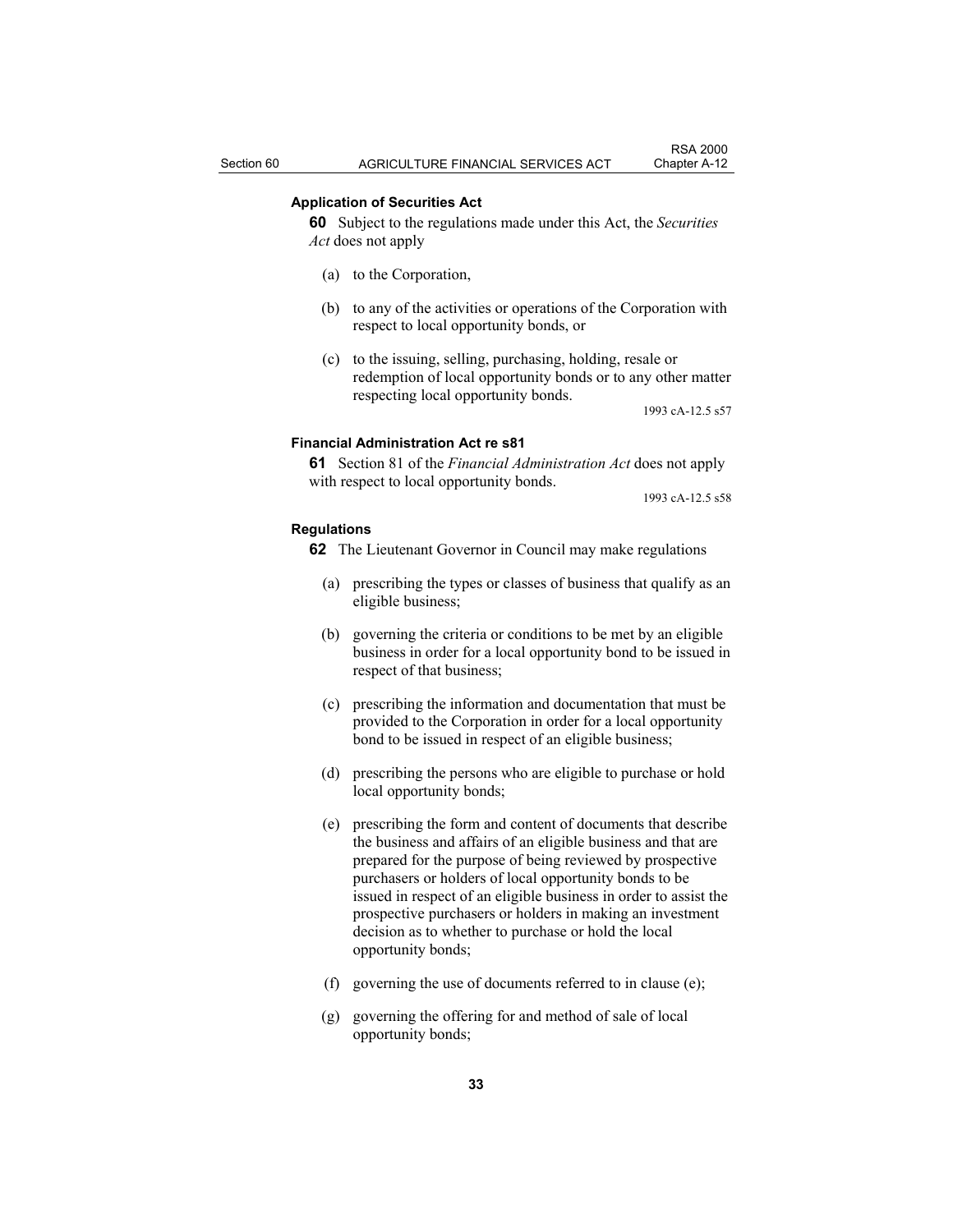- (h) governing the resale and transfer of local opportunity bonds;
- (i) governing advertising with respect to local opportunity bonds;
- (j) governing the form and content, or either of them, of financial statements that are to be provided to the Corporation, prospective purchasers, purchasers or holders, as the case may be, of local opportunity bonds by an eligible business in respect of which the bonds were or are to be issued;
- (k) governing audit requirements with respect to financial statements referred to in clause (j);
- (l) governing the form and content of local opportunity bonds;
- (m) governing the form and content of agreements entered into between the Corporation and an eligible business in respect of which local opportunity bonds may be or are issued;
- (n) governing self dealing and conflicts of interest;
- (o) governing the disposition of local opportunity bonds that are sold to or held by persons who are not eligible to purchase or hold the bonds;
- (p) governing the redemption of local opportunity bonds;
- (q) prescribing which provisions, if any, of the *Securities Act* and the regulations under that Act apply with respect to local opportunity bonds.

1993 cA-12.5 s59

# **Part 3 Transitional**

# **Transfer of assets**

**63(1)** All assets and property of the Alberta Agricultural Development Corporation and of the Alberta Hail and Crop Insurance Corporation are hereby transferred to the Agriculture Financial Services Corporation.

**(2)** All assets and property of the Alberta Opportunity Company are hereby transferred to the Agriculture Financial Services Corporation.

RSA 2000 cA-12 s63;2002 c5 s18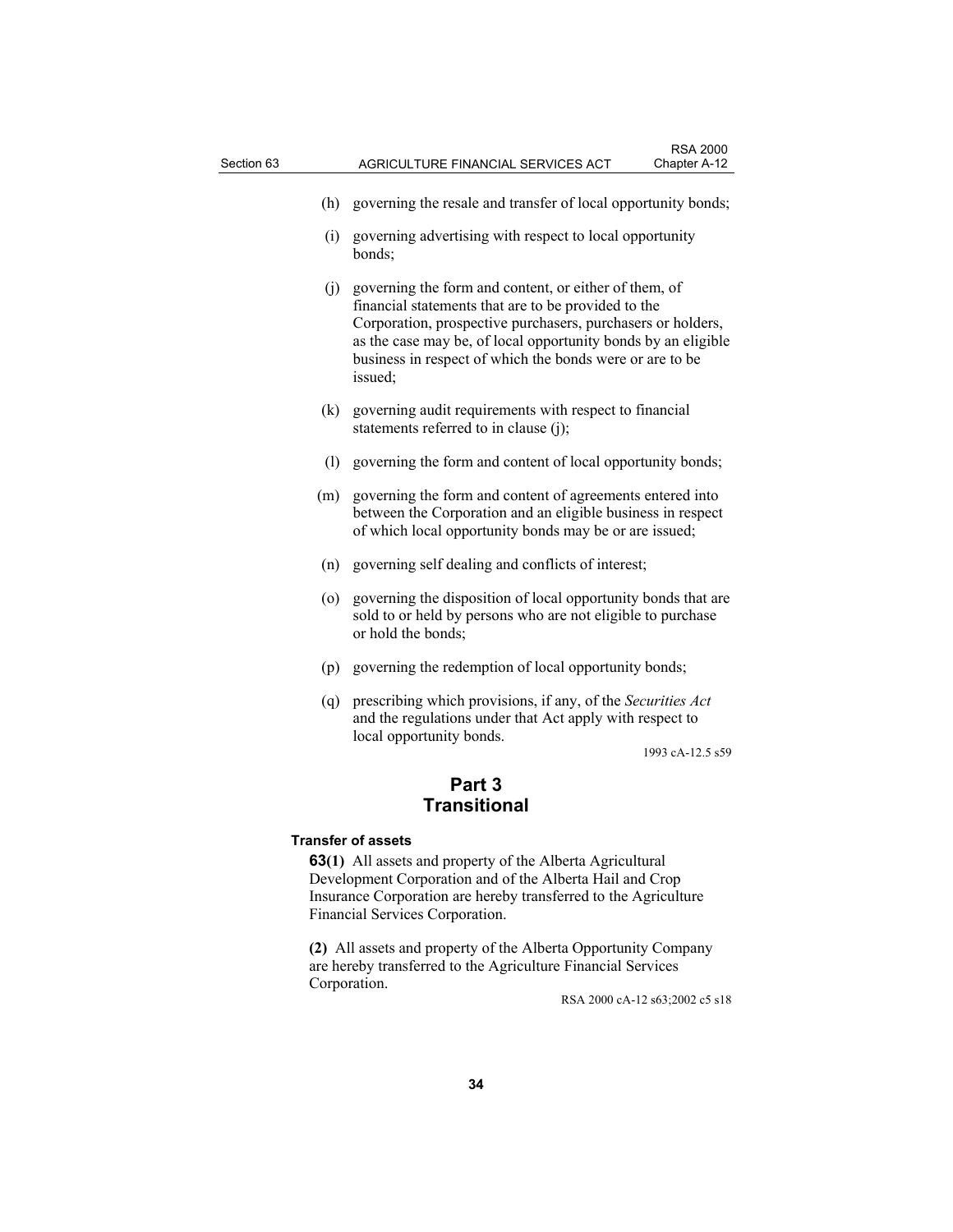# **Assumption of liabilities, etc.**

**64(1)** All liabilities and obligations of the Alberta Agricultural Development Corporation and of the Alberta Hail and Crop Insurance Corporation are hereby assumed by the Agriculture Financial Services Corporation.

**(2)** All liabilities and obligations of the Alberta Opportunity Company are hereby assumed by the Agriculture Financial Services Corporation.

RSA 2000 cA-12 s64;2002 c5 s19

### **Money owing, etc.**

**65(1)** If a person owes money to or has contractual or other obligations with the Alberta Agricultural Development Corporation or with the Alberta Hail and Crop Insurance Corporation, that person, on and after March 31, 1994, owes that money to or has those contractual or other obligations with the Agriculture Financial Services Corporation subject to the same terms or conditions, if any, that existed between that person and the Alberta Agricultural Development Corporation or the Alberta Hail and Crop Insurance Corporation, as the case may be.

**(2)** If a person owes money to or has contractual or other obligations with the Alberta Opportunity Company, that person, on and after the coming into force of the *Agriculture Financial Services Amendment Act, 2002*, owes that money to or has those contractual or other obligations with the Agriculture Financial Services Corporation subject to the same terms or conditions, if any, that existed between that person and the Alberta Opportunity Company.

RSA 2000 cA-12 s65;2002 c5 s20

#### **Actions**

**66(1)** Where, before March 31, 1994,

- (a) an action or other proceeding has been commenced against the Alberta Agricultural Development Corporation or the Alberta Hail and Crop Insurance Corporation but that action or proceeding has not been completed, that action or proceeding may be maintained and prosecuted against the Agriculture Financial Services Corporation in the same manner and subject to the same terms or conditions as the action or proceeding could have been maintained and prosecuted against
	- (i) the Alberta Agricultural Development Corporation had the *Agricultural Development Act*, RSA 1980 cA-7, remained in force, or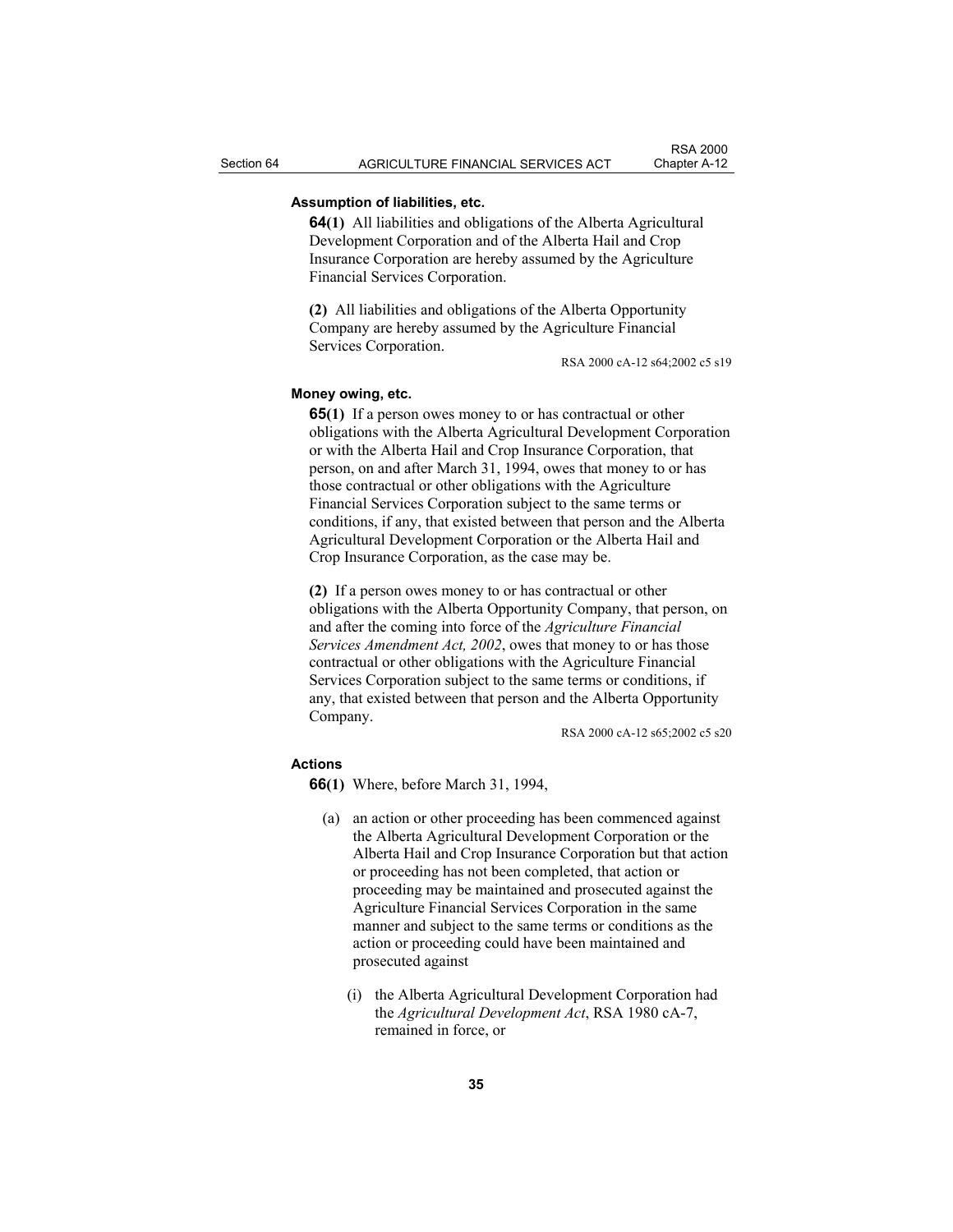(ii) the Alberta Hail and Crop Insurance Corporation had the *Hail and Crop Insurance Act*, RSA 1980 cH-1, remained in force,

or

- (b) an action or other proceeding has been commenced by the Alberta Agricultural Development Corporation or by the Alberta Hail and Crop Insurance Corporation against a person but that action or proceeding has not been completed, the Agriculture Financial Services Corporation may maintain and prosecute that action or proceeding against that person in the same manner and subject to the same terms or conditions as the action or proceeding could have been maintained and prosecuted against that person by
	- (i) the Alberta Agricultural Development Corporation had the *Agricultural Development Act*, RSA 1980 cA-7, remained in force, or
	- (ii) the Alberta Hail and Crop Insurance Corporation had the *Hail and Crop Insurance Act*, RSA 1980 cH-1, remained in force.

**(2)** Where, before the coming into force of the *Agriculture Financial Services Amendment Act, 2002*,

- (a) an action or other proceeding has been commenced against the Alberta Opportunity Company but that action or proceeding has not been completed, that action or proceeding may be maintained and prosecuted against the Agriculture Financial Services Corporation in the same manner and subject to the same terms or conditions as the action or proceeding could have been maintained and prosecuted against the Alberta Opportunity Company had the *Alberta Opportunity Fund Act*, RSA 2000 cA-28, remained in force, or
- (b) an action or other proceeding has been commenced by the Alberta Opportunity Company against a person but that action or proceeding has not been completed, the Agriculture Financial Services Corporation may maintain and prosecute that action or proceeding against that person in the same manner and subject to the same terms or conditions as the action or proceeding could have been maintained and prosecuted against that person by the Alberta Opportunity Company had the *Alberta Opportunity Fund Act*, RSA 2000 cA-28, remained in force. RSA 2000 cA-12 s66;2002 c5 s21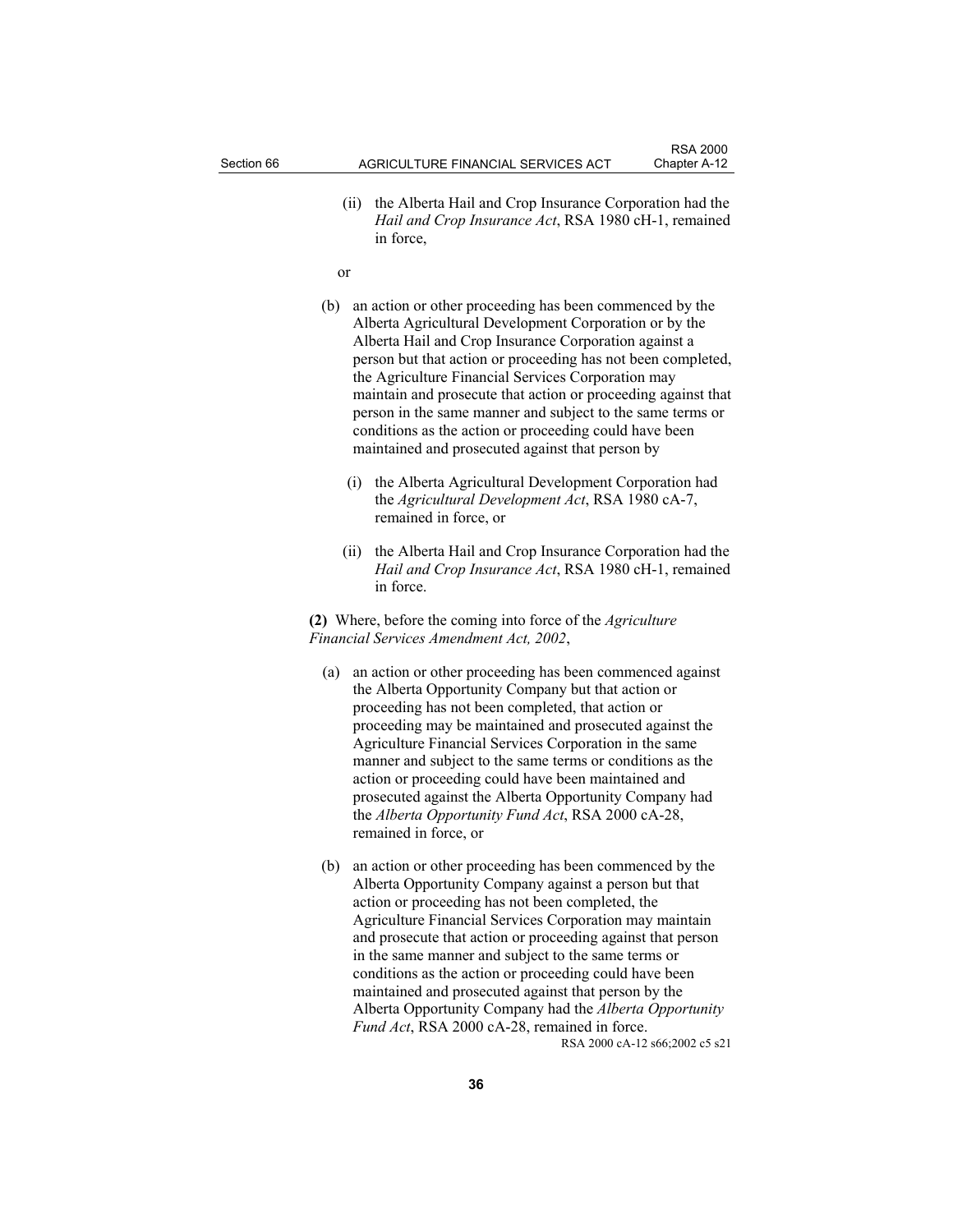# **Reference to name**

**67(1)** Any reference to the Alberta Agricultural Development Corporation or the Alberta Hail and Crop Insurance Corporation in any contract, agreement, title or other document or in any statute, regulation or bylaw is deemed to be a reference to the Agriculture Financial Services Corporation.

**(1.1)** Any reference to the Alberta Opportunity Company in any contract, agreement, title or other document or in any statute, regulation or bylaw is deemed to be a reference to the Agriculture Financial Services Corporation.

**(2)** Any reference

- (a) to the *Agricultural Development Act*, RSA 1980 cA-7, or to any provision of that Act, or
- (b) to the *Hail and Crop Insurance Act*, RSA 1980 cH-1, or to any provision of that Act,

is, subject to any necessary modifications, deemed to be a reference to this Act or to the appropriate provision of this Act.

**(3)** Any reference to the *Alberta Opportunity Fund Act,* RSA 2000 cA-28, or to any provision of that Act is, subject to any necessary modifications, deemed to be a reference to this Act or to the appropriate provision of this Act.

RSA 2000 cA-12 s67;2002 c5 s22

**67.1** and **68** Repealed 2008 c27 s18.